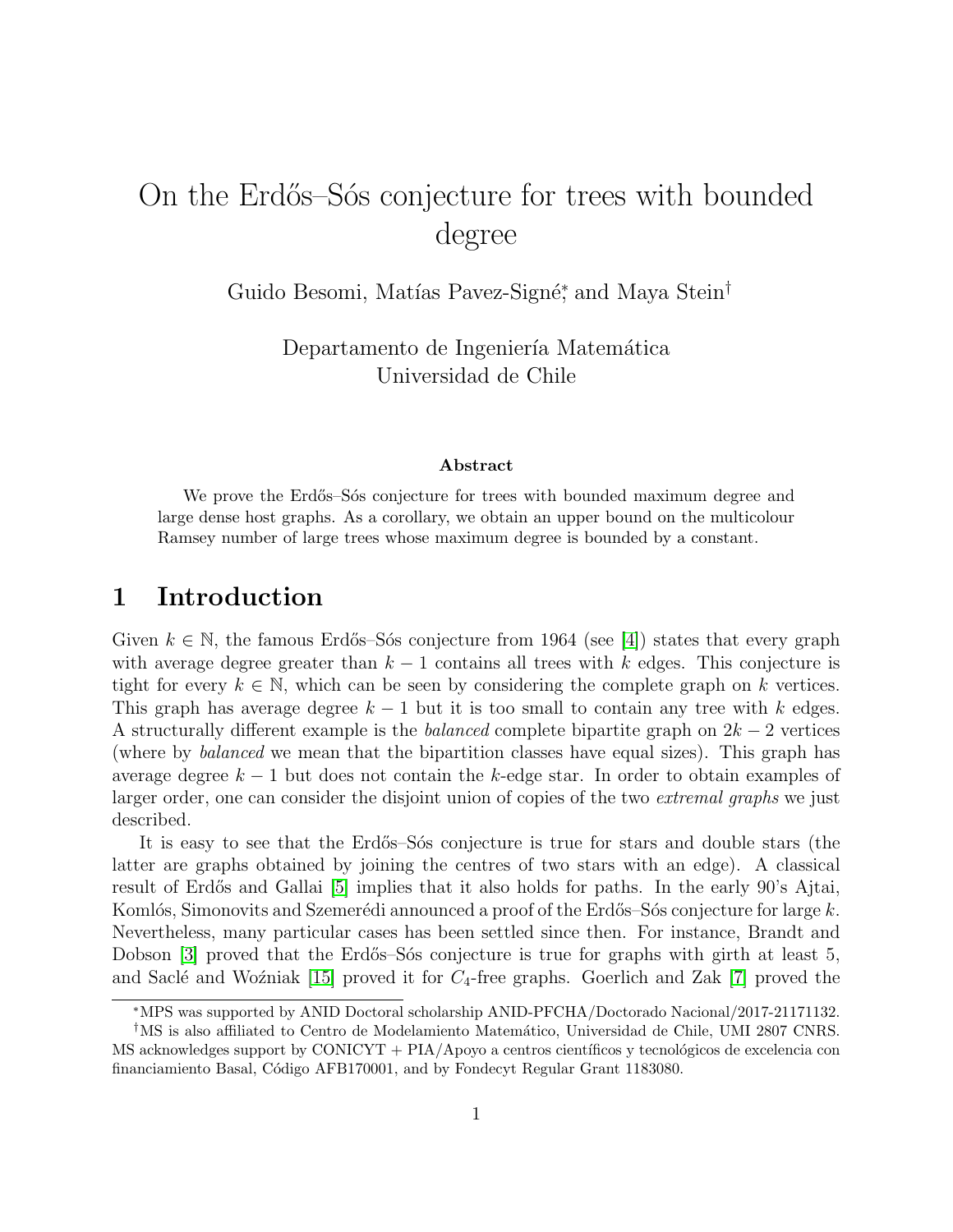Erdős–Sós conjecture for graphs of order  $n = k + c$ , where c is a given constant and k is sufficiently large depending on c. More recently, Rozhoň  $|14|$  gave an approximate version of the Erdős–Sós conjecture for trees with linearly bounded maximum degree and dense host graph. Independently, the authors proved in [\[2\]](#page-21-4) a similar result but for trees with maximum degree bounded by  $k^{\frac{1}{67}}$  and dense host graphs.

Given a positive integers k and  $\Delta$ , let  $\mathcal{T}(k,\Delta)$  denote the set of all trees T with k edges and  $\Delta(T) \leq \Delta$ . The main result of this paper is that the Erdős–Sós conjecture holds for all trees whose maximum degree is bounded by a constant and whose size is linear in the order of the host graph.

<span id="page-1-0"></span>**Theorem 1.1.** For all  $\delta > 0$  and  $\Delta \in \mathbb{N}$ , there is  $n_0 \in \mathbb{N}$  such that for each  $k, n \in \mathbb{N}$  with  $n \geq n_0$  and  $n \geq k \geq \delta n$ , and for each n-vertex graph G the following holds. If G satisfies  $d(G) > k - 1$ , then G contains every tree  $T \in \mathcal{T}(k, \Delta)$ .

Our proof of Theorem [1.1](#page-1-0) splits into two cases. If  $G$  is connected and considerably larger than  $k$ , we proceed as follows. After regularising  $G$  we inspect the components of the reduced graph, at least one of which has to have large average degree. If this component is large enough, then we can show it is either bipartite or contains a useful matching structure, and can embed any given tree  $T \in \mathcal{T}(k, \Delta)$  using regularity and tools from [\[2\]](#page-21-4). Otherwise, the reduced graph is a union of graphs corresponding to the description given in the first paragraph of the Introduction, that is, graphs which are almost complete and of size roughly k or balanced almost complete bipartite graphs of size roughly  $2k$ . In that case we use an edge of  $G$  to connect two components and embed  $T$  there.

If, on the other hand, the order of the host graph is very close to  $k$ , if the host graph is close to being a bipartite graph of order  $2k$ , or if the host graph is the disjoint union of such graphs, then a different approach is needed. To take care of these cases, we prove the following result, Theorem [1.2.](#page-1-1)

This theorem might be of independent interest as it greatly improves the main result from [\[7\]](#page-21-3) for bounded degree trees. Note that given a graph G with  $d(G) > k - 1$ , a standard argument<sup>[1](#page-1-2)</sup> shows that G has a subgraph of minimum degree  $\delta(G) \geq \frac{k}{2}$  $\frac{k}{2}$  that preserves the average degree. So, since in the Erdős-Sós conjecture and all our theorems, we are looking for subgraphs, we may always assume that in addition to the average degree condition, G fulfills a minimum degree condition. (In particular, this is assumed in Theorem [1.2.](#page-1-1))

Given  $\beta > 0$ , we say that a graph H is  $\beta$ -bipartite if there is a partition  $V(H) = A \cup B$ such that  $e(A) + e(B) \leq \beta e(H)$ .

<span id="page-1-1"></span>**Theorem 1.2.** For each  $k, \Delta \in \mathbb{N}$  and each graph G with  $d(G) > k - 1$  and  $\delta(G) \geq \frac{k}{2}$  $rac{k}{2}$  the following holds.

(a) If  $k \geq 10^6$  and  $|G| \leq (1 + 10^{-11})k$  then G contains each tree  $T \in \mathcal{T}(k, \frac{\sqrt{k}}{1000})$ .

<span id="page-1-2"></span><sup>&</sup>lt;sup>1</sup>We iteratively remove from G vertices of degree less than  $\frac{k}{2}$ . This will not affect the average degree, and result in the desired minimum degree, unless we end up removing all vertices. However, that cannot happen, as then  $|E(G)| < \frac{k}{2} \cdot n \leq d(G) \cdot \frac{n}{2}$ , a contradiction.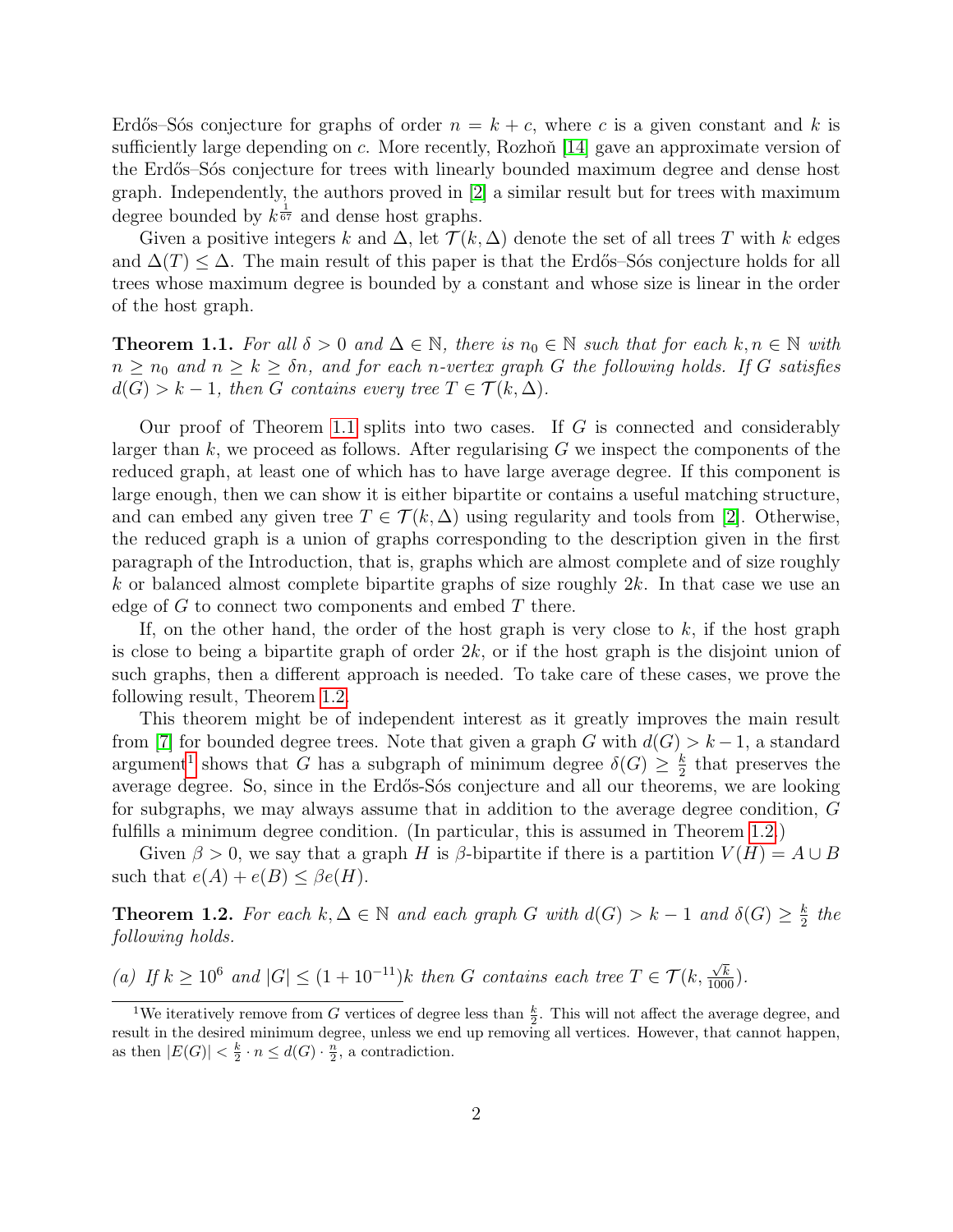(b) If  $k \geq 8\Delta^2$  and  $G = (A, B)$  is  $\frac{1}{50\Delta^2}$ -bipartite with  $|A|, |B| \leq (1 + \frac{1}{25\Delta^2})k$  then G contains each tree  $T \in \mathcal{T}(k, \Delta)$ .

As a third result we prove an approximate version of the Erdős–Sós conjecture for trees with linearly bounded maximum degree and dense host graph; this was independently proved by Rozhoň  $[14]$ .

<span id="page-2-3"></span>**Theorem 1.3.** For all  $\delta \in (0,1)$  there are  $n_0 \in \mathbb{N}$  and  $\gamma \in (0,1)$  such that for each k and for each n-vertex graph G with  $n \geq n_0$  and  $n \geq k \geq \delta n$  the following holds. If G satisfies  $d(G) \geq (1+\delta)k$ , then G contains every tree  $T \in \mathcal{T}(k, \gamma k)$ .

Finally, let us briefly mention a well-known consequence of the Erdős–Sós conjecture in Ramsey theory. Given an integer  $\ell \geq 2$  and a graph H, the  $\ell$ -colour Ramsey number  $r_{\ell}(H)$  of H is the smallest  $n \in \mathbb{N}$  such that every  $\ell$ -colouring of the edges of  $K_n$  yields a monochromatic copy of H. In 1973, Erdős and Graham conjectured  $[6]$  that every tree T with  $k$  edges satisfies

<span id="page-2-0"></span>
$$
r_{\ell}(T) = \ell k + O(1),\tag{1}
$$

and they established the lower bound  $r_{\ell}(T) > \ell(k - 1) + 1$  for large enough  $\ell$  satisfying  $\ell \equiv 1$ mod k. Erdős and Graham also observed that the upper bound in  $(1)$  would follow from the Erdős–Sós conjecture. Indeed, already for  $n \ge \ell(k-1)+2$  note that the most popular colour in any  $\ell$ -colouring of  $K_n$  has at least  $\frac{1}{\ell} {n \choose 2}$  $\binom{n}{2}$  edges and thus average degree at least  $\frac{n-1}{\ell} > k-1$ . So the Erdős–Sós conjecture would imply that the most popular colour contains a copy of every tree with k edges. Therefore, from Theorem [1.1](#page-1-0) we deduce the following result.

<span id="page-2-1"></span>**Corollary 1.4.** For all  $\ell \geq 2$ ,  $\Delta \in \mathbb{N}$  there exists  $k_0 \in \mathbb{N}$  such that for every  $k \geq k_0$  and every tree  $T \in \mathcal{T}(k, \Delta)$  we have  $r_{\ell}(T) \leq \ell(k - 1) + 2$ .

We remark that in Corollary [1.4](#page-2-1) one can actually find a copy of every tree  $T \in \mathcal{T}(k,\Delta)$ in the same colour, at the same time.

The paper is organised as follows. After some preliminaries in Section [2,](#page-2-2) we prove Theorem [1.1](#page-1-0) in Section [3.](#page-6-0) That Section also contains the proof of Theorem [1.2,](#page-1-1) more precisely, Theorem [1.2](#page-1-1) follows directly from Propositions [3.1](#page-6-1) and [3.3](#page-7-0) stated and proved in that section. We finally prove Theorem [1.3](#page-2-3) in Section [4.](#page-16-0)

### <span id="page-2-2"></span>2 Preliminaries

#### 2.1 Notation

For  $\ell \in \mathbb{N}$ , we write  $[\ell]$  for the discrete interval  $\{1, \ldots, \ell\}$ . We write  $a \ll b$  to indicate that given a constant  $b$ , constant  $a$  is chosen significantly smaller. The explicit value for such  $a$ can be calculated from the proofs. Also, we write  $a = b \pm c$  if  $a \in [b - c, b + c]$ .

Given a graph H, write  $|H| = |V(H)|$  and  $e(H) = |E(H)|$ . Let  $\delta(H)$ ,  $d(H)$  and  $\Delta(H)$ denote the minimum, average and maximum degree of H, respectively. As usual,  $\deg_H(x)$ denotes the degree of a vertex  $x \in V(H)$ , and we write  $N_H(x)$  for its neighbourhood in H,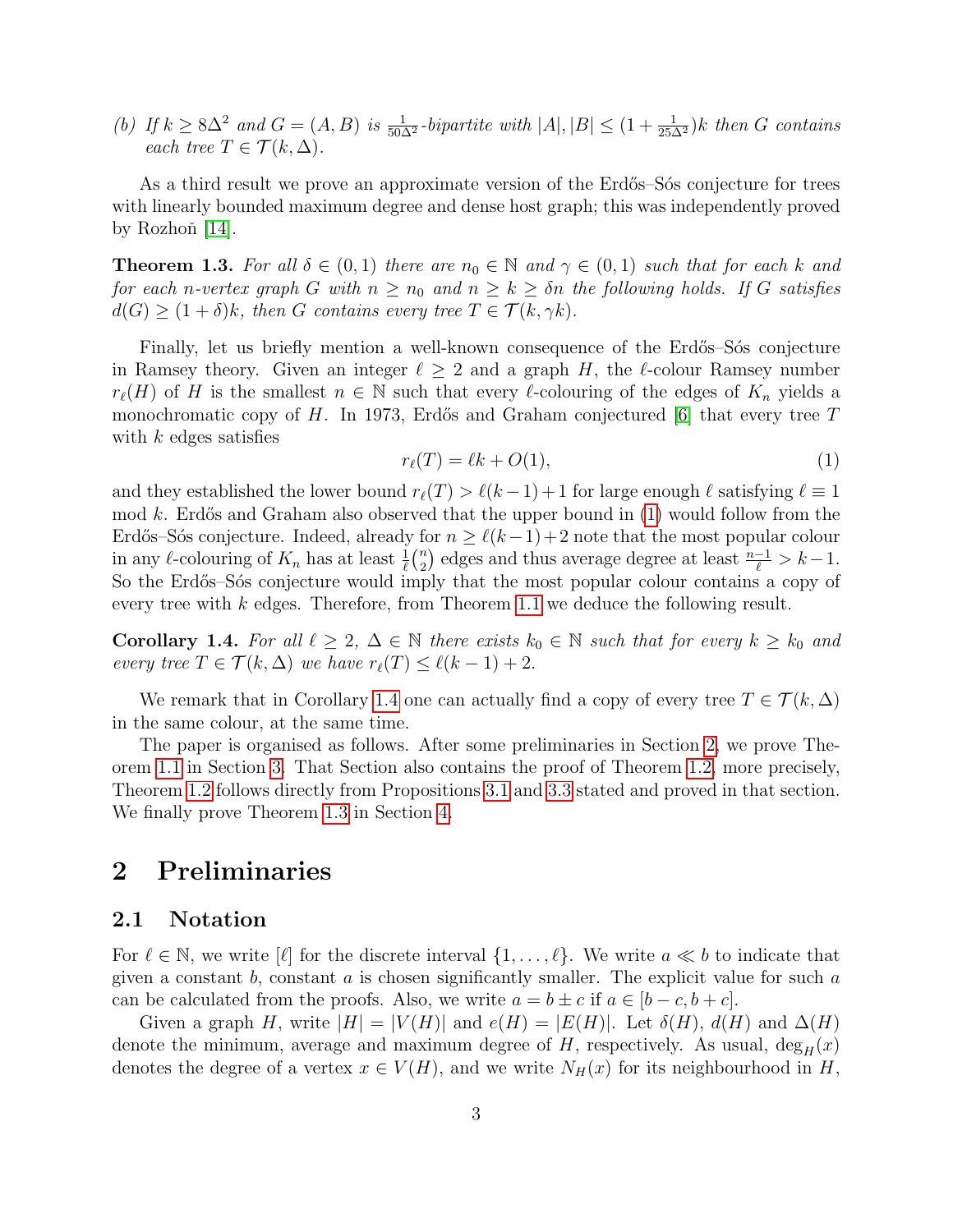$N_H(x, S) = N_H(x) \cap S$  for its neighbourhood in  $S \subseteq V(H)$  and  $\deg_H(x, S)$  for the respective degree. For two sets  $X, Y \subseteq V(H)$ , we write  $E_H(X, Y)$  for the family of edges  $xy \in E(H)$ with  $x \in X$  and  $y \in Y$  and set  $e_H(X, Y) := |E_H(X, Y)|$ . Note that edges lying in the intersection of X and Y are counted twice. In all of the above, we omit the subscript  $H$  if it is clear from the context. Given  $U \subset V(H)$  we write  $H[U]$  for the graph induced in H by the vertices in  $U$ , and we say a vertex x sees  $U$  if it has at least one neighbour in  $U$ .

Given a collection of sets F, we write  $\bigcup \mathcal{F}$  for the union of all members of F. If G is a collection of graphs, then  $\bigcup \mathcal{G}$  denotes the graph which is the union of all graphs in  $\mathcal{G}$ .

### 2.2 Regularity Lemma

Let us fix two parameters  $\varepsilon, \eta \in (0, 1)$ . Let  $H = (A, B; E)$  be a bipartite graph with density  $d(A, B) := \frac{e(A, B)}{|A||B|}$ . We say that the pair  $(A, B)$  is  $\varepsilon$ -regular if

$$
|d(X,Y) - d(A,B)| < \varepsilon
$$

for all  $X \subseteq A$  and  $Y \subseteq B$ , with  $|X| > \varepsilon |A|$  and  $|Y| > \varepsilon |B|$ . Furthermore, we say that  $(A, B)$ is  $(\varepsilon, \eta)$ -regular if  $(A, B)$  is  $\varepsilon$ -regular and  $d(A, B) \geq \eta$ . Given an  $\varepsilon$ -regular pair  $(A, B)$ , with density d, we say that a subset  $X \subseteq A$  is  $\varepsilon$ -significant if  $|X| > \varepsilon |A|$  (analogously for subsets of B). A vertex  $x \in A$  is called  $\varepsilon$ -typical to a significant set  $Y \subseteq B$  if  $deg(x, Y) > (d-\varepsilon)|Y|$ , and similar for a vertex  $x \in B$ . We will write just regular, significant or typical if  $\varepsilon$  is clear from the context.

Regular pairs behave like a typical random graph of the same edge density. For instance, almost every vertex is typical to any given significant set, and regularity is inherited by subpairs. Let us state these well-known facts in a precise form (see [\[10\]](#page-22-2) for a proof).

**Fact 2.1.** Let  $(A, B)$  be an  $\varepsilon$ -regular pair with density d. Then the following holds:

- (i) For any  $\varepsilon$ -significant  $Y \subseteq B$ , all but at most  $\varepsilon |A|$  vertices from A are  $\varepsilon$ -typical to Y.
- (ii) Let  $\alpha \in (0,1)$ . For any subsets  $X \subseteq A$  and  $Y \subseteq B$ , with  $|X| \ge \alpha |A|$  and  $|Y| \ge \alpha |B|$ , the pair  $(X, Y)$  is  $\frac{2\varepsilon}{\alpha}$ -regular with density  $d \pm \varepsilon$ .

Given a graph G, we say that a vertex partition  $V(G) = V_1 \cup ... \cup V_\ell$  is  $(\varepsilon, \eta)$ -regular if

- 1.  $|V_1| = |V_2| = \ldots = |V_\ell|;$
- 2.  $V_i$  is independent for all  $i \in [\ell];$  and
- 3. for all  $1 \leq i < j \leq \ell$ , the pair  $(V_i, V_j)$  is  $\varepsilon$ -regular with density either  $d(V_i, V_j) \geq \eta$  or  $d(V_i, V_j) = 0.$

<span id="page-3-0"></span>Szemerédi's regularity lemma  $[16]$  states that every large graph has an almost spanning subgraph that admits a regular partition. We will use the following version (see for instance  $(10)$ ).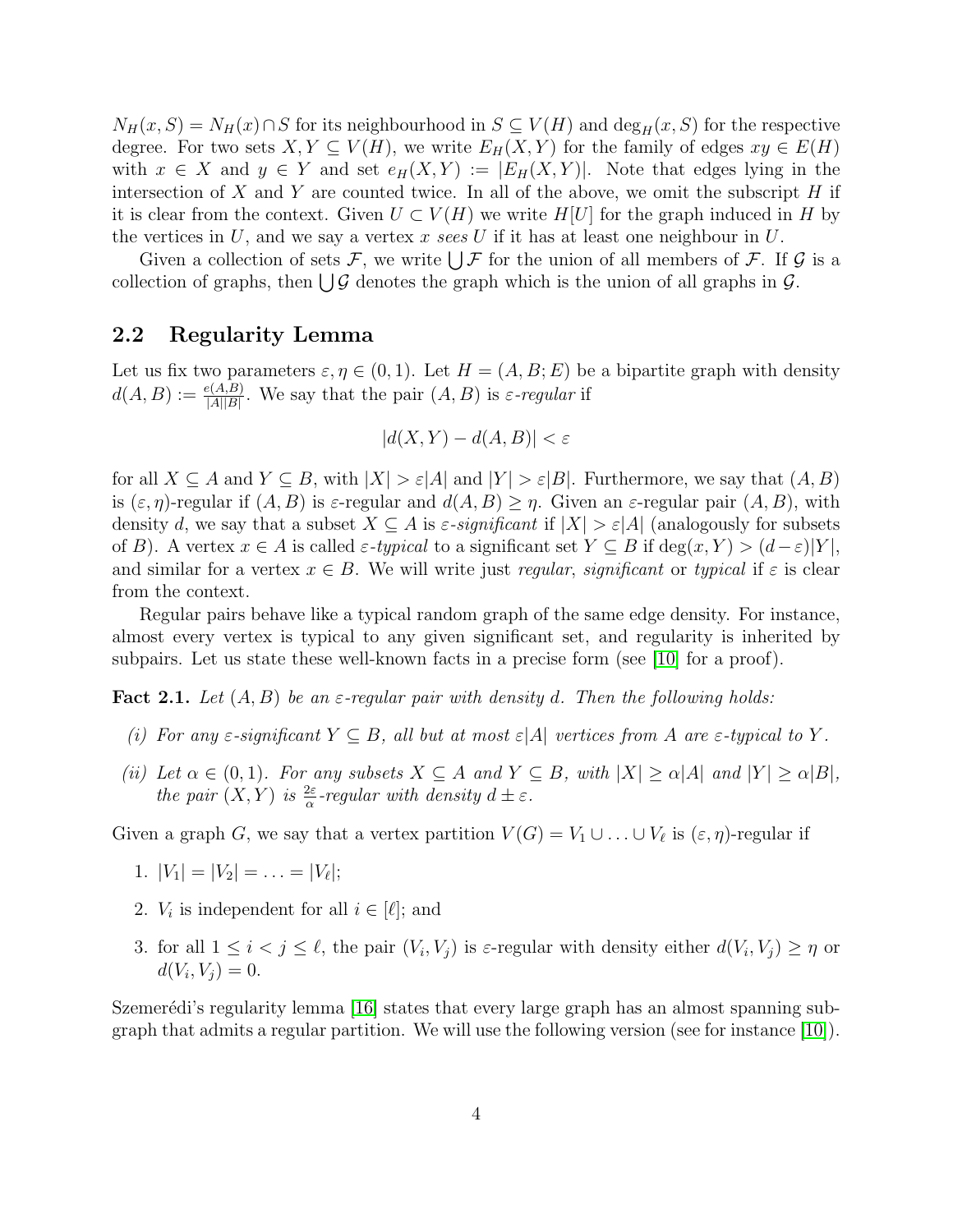**Lemma 2.2** (Regularity lemma). For all  $\varepsilon > 0$  and  $m_0 \in \mathbb{N}$  there are  $N_0$ ,  $M_0$  such that the following holds for all  $\eta \in [0,1]$  and  $n \geq N_0$ . Any n-vertex graph G has a subgraph G', with  $|G| - |G'| \leq \varepsilon n$  and  $\deg_{G'}(x) \geq \deg_G(x) - (n + \varepsilon)n$  for all  $x \in V(G')$ , such that G' admits an  $(\varepsilon, \eta)$ -regular partition  $V(G') = V_1 \cup ... \cup V_\ell$ , with  $m_0 \leq \ell \leq M_0$ .

The  $(\varepsilon, \eta)$ -reduced graph R corresponding to the  $(\varepsilon, \eta)$ -regular partition that is given by Lemma [2.2](#page-3-0) has vertex set  $V(\mathcal{R}) = \{V_i : i \in [\ell]\},$  called *clusters*, and an edge  $V_i V_j$  for each  $i, j$ with  $d(V_i, V_j) \geq \eta$ . We use calligraphic letters to refer to the reduced graph, or to subsets of its vertex set. Moreover, given  $\mathcal{C} \subseteq V(\mathcal{R})$ , we write  $|\mathcal{C}|$  for the number of clusters in  $\mathcal{C}$ . In contrast, we write  $|\bigcup \mathcal{C}|$  for the number of vertices of the subgraph  $\bigcup \mathcal{C}$  of G. Now we state some useful facts about the reduced graph (see [\[10\]](#page-22-2) for a proof).

<span id="page-4-1"></span>**Fact 2.3.** Let G be a n-vertex graph and let R be an  $(\varepsilon, \eta)$ -reduced graph of G. Then the following holds.

<span id="page-4-2"></span>(i) Given a cluster  $C \in V(\mathcal{R})$  we have

$$
\deg_{\mathcal{R}}(C) \ge \frac{1}{|C|} \sum_{v \in C} \deg(v) \cdot \frac{|\mathcal{R}|}{n}.
$$

In particular, summing over all clusters we have  $d(\mathcal{R}) \geq d(G) \cdot \frac{|\mathcal{R}|}{n}$  $\frac{\mathcal{K}|}{n}$  .

<span id="page-4-3"></span>(ii) Let Y be a collection of significant sets of clusters in R and let  $C \in V(\mathbb{R})$ . Then

 $|\{Y \in \mathcal{Y} : v \text{ is typical to } Y\}| \geq (1 -$ √ ε)|Y|

for all but at most  $\sqrt{\varepsilon}|C|$  vertices  $v \in C$ .

We close this subsection with a well-known lemma that illustrates why regularity is so useful for embedding trees. It states that a tree will always fit into a regular pair, if the tree is small enough (but it may still be linear in the size of the pair). A proof can be found for instance in [\[1,](#page-21-6) [2\]](#page-21-4).

<span id="page-4-4"></span>**Lemma 2.4.** Let  $0 < \beta \leq \varepsilon \leq \frac{1}{25}$ . Let  $(A, B)$  be a  $(\varepsilon, 5)$ √  $\overline{\epsilon}$ )-regular pair with  $|A| = |B| = m$ , and let  $X \subseteq A, Y \subseteq B, Z \subseteq A \cup B$  be such that  $\min\{|X \setminus Z|, |Y \setminus Z|\} > \sqrt{\varepsilon}m$ .

Then any tree T on at most  $\beta m$  vertices can be embedded into  $(X \cup Y) \setminus Z$ . Moreover, for each  $v \in V(T)$  there are at least  $2\varepsilon m$  vertices from  $(X \cup Y) \setminus Z$  that can be chosen as the image of v.

#### 2.3 Trees

Let us give some notation for trees. We will write  $(T, r)$  for a tree T rooted at  $r \in V(T)$ . Given any rooted tree  $(T, r)$  and  $x, y \in V(T)$ , we say that x is below y (resp. y is above x) if y lies on the unique path from x to r (our trees grow from the top to the bottom). If in addition,  $xy \in E(T)$ , we say x is a *child* of y, and y is the parent of x.

<span id="page-4-0"></span>The following lemma allow us to find a cut vertex which splits the tree into connected components of convenient sizes. See [\[2,](#page-21-4) [8,](#page-21-7) [13\]](#page-22-4) for other variants and a proof.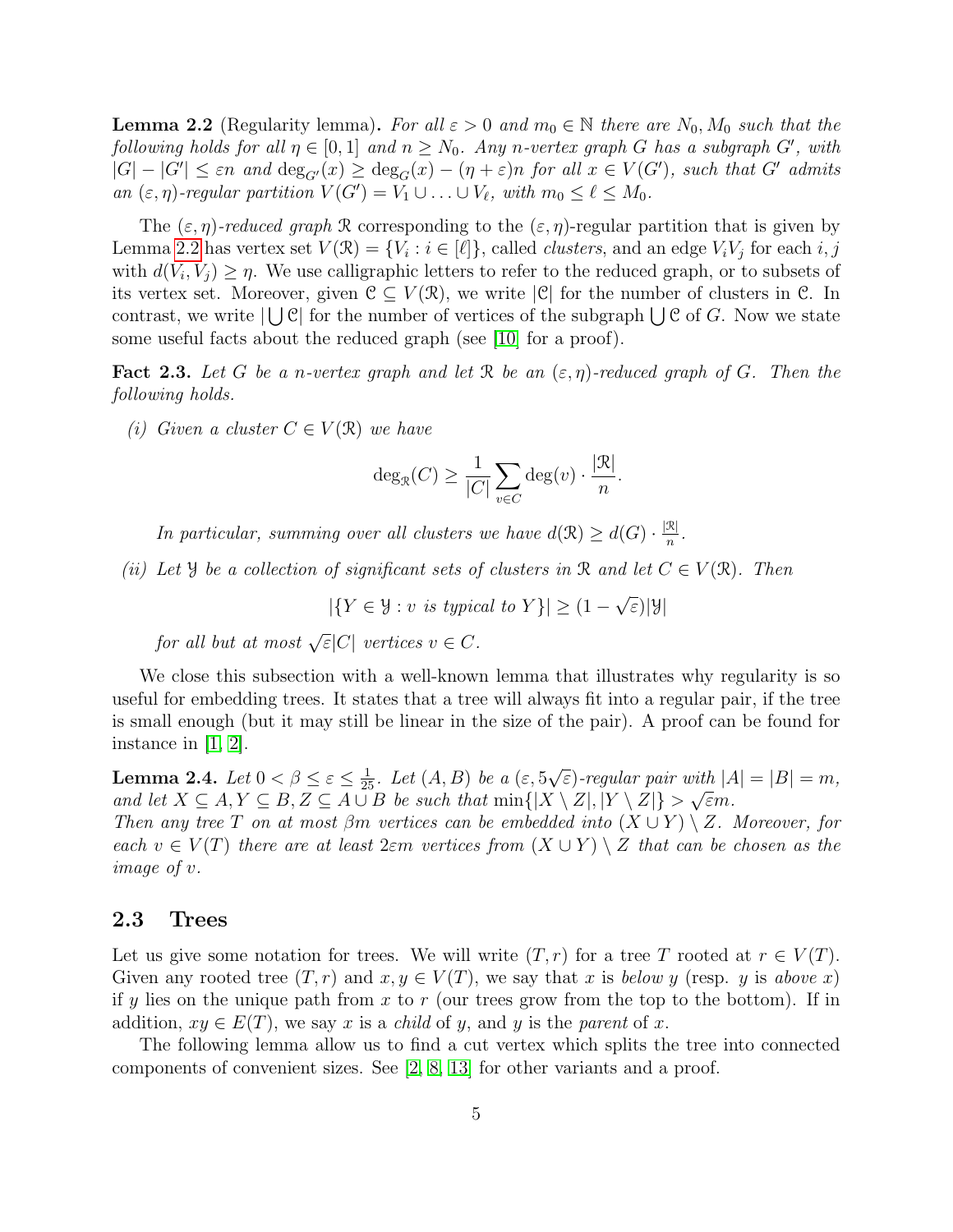**Lemma 2.5.** For all  $0 < \gamma \leq 1$  and for all  $k \geq \frac{200}{\gamma}$  $\frac{00}{\gamma}$ , any given tree  $T$  with  $k$  edges has a subtree  $(T^*, t^*)$  such that

- (i)  $\frac{\gamma k}{2} \leq |V(T^*)| \leq \gamma k$ ; and
- (ii) every component of  $T T^*$  is adjacent to  $t^*$ .

A bare path in a tree is a path all whose internal vertices have degree 2 in the tree. The next lemma has been extensively used in the literature of tree embeddings. It states that the structure of any given tree satisfies a certain dichotomy. Namely, each tree contains either a large number of leaves or a large number of bare paths of some fixed constant length (we refer to [\[11,](#page-22-5) [12\]](#page-22-6) for a more general statement and a proof, and note that here, the length of a path is its number of edges).

<span id="page-5-3"></span>**Lemma 2.6.** Let  $\ell > 2$  and let T be a tree. Then either T has at least  $|T|/4\ell$  leaves or it has at least  $|T|/4\ell$  vertex disjoint bare paths, each of length  $\ell$ .

Another well-known fact we shall use in our proof is the following. One can prove it by rooting the tree at any vertex in the smaller bipartition class, and comparing the number of vertices in a odd level to the number of vertices in the preceding level.

<span id="page-5-1"></span>Fact 2.7. Let T be a tree with bipartition  $V(T) = C \cup D$  and maximum degree  $\Delta(T) \leq \Delta$ . Then min $\{|C|, |D|\} \geq \frac{k}{\Delta}$ .

#### 2.4 Tree embeddings

A greedy argument shows that every k-edge tree can be embedded into any graph of minimum degree at least k. We give two lemmas that generalise this simple observation.

<span id="page-5-0"></span>**Lemma 2.8.** Let  $\Delta, h, k \in \mathbb{N}$ , let  $(T, r)$  be a tree with  $k - h$  edges and  $\Delta(T) \leq \Delta$ , and let G be a graph satisfying

- (i)  $\delta(G) > \Delta + h$ ;
- (ii) there are at most h vertices  $x \in V(G)$  with  $\deg(x) < k$ .

Then T can be embedded in G. Moreover, any vertex v of G can be chosen as the image of  $r$ .

*Proof.* We construct an embedding  $\phi$  as follows. We set  $\phi(r) := v$ . Since  $\deg(v) \geq \Delta + h$ , we can embed each neighbour of r into a neighbour of v that has degree at least k. Since  $T$ has  $k - h$  vertices, we can then embed the rest of T levelwise using only vertices of degree at least  $k$  at each step.  $\Box$ 

<span id="page-5-2"></span>Observe that for  $h = 0$  Lemma [2.8](#page-5-0) recovers the greedy procedure we mentioned above. If the host graph  $G$  is bipartite, one can relax the minimum degree condition for one side of the bipartition of G. We leave the proof of the following lemma to the reader.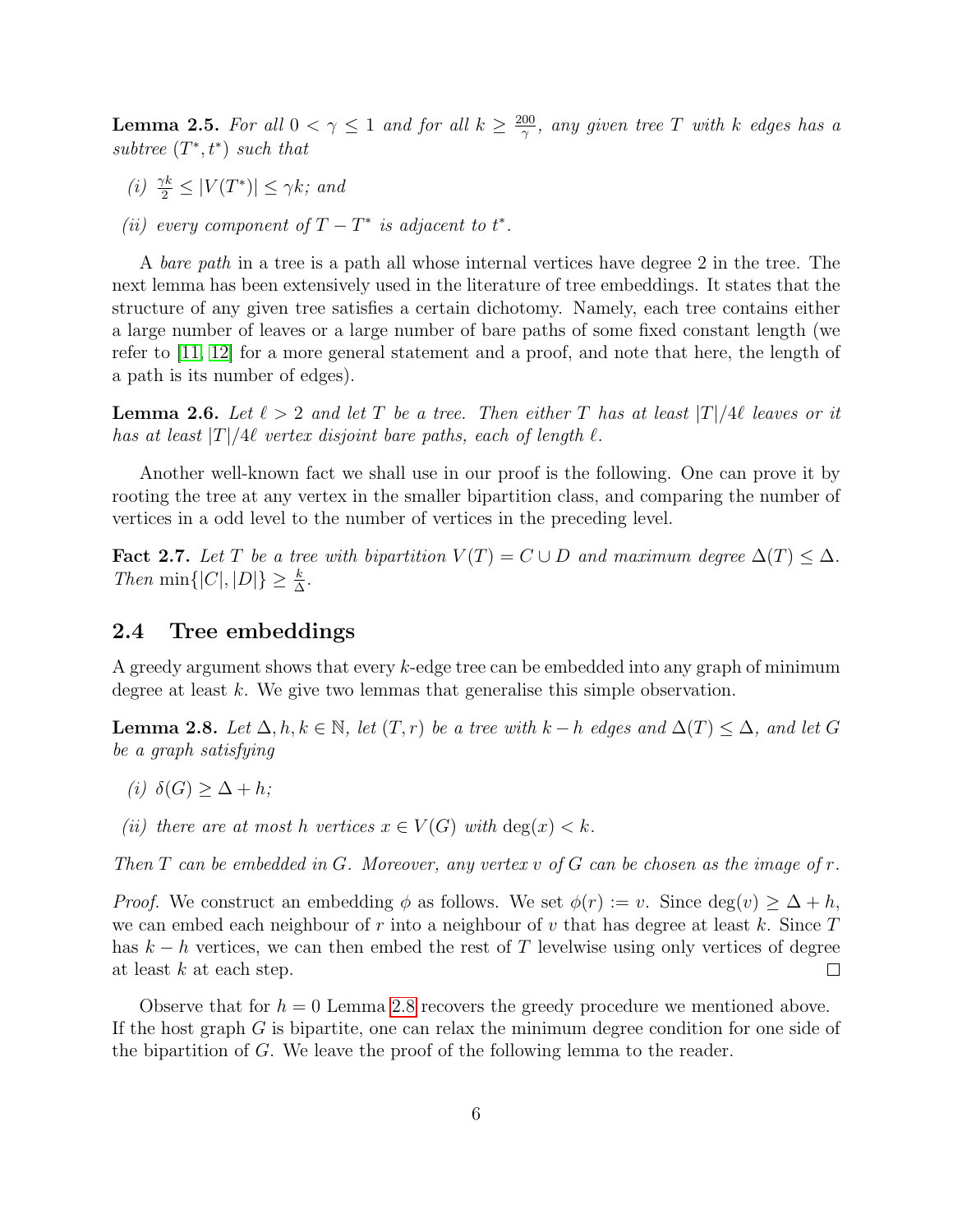**Lemma 2.9.** Let  $\Delta, h, k_1, k_2 \in \mathbb{N}$ , let  $(T, r)$  be a tree with colour classes C, D of sizes  $k_1 - h$ and  $k_2 - h$ , respectively, and  $\Delta(T) \leq \Delta$ . Let  $G = (A, B)$  be a bipartite graph such that

- (i)  $\delta(G) \geq \Delta + h;$
- (ii) there are at most h vertices  $a \in A$  with  $\deg(x) < k_2$ ;
- (iii) there are at most h vertices  $b \in B$  with  $\deg(x) < k_1$ .

Then T can be embedded into G with C going to A and D going to B. Moreover, if  $r \in C$ (resp. D), then any vertex  $a \in A$  (resp.  $b \in B$ ) can be chosen as the image of r.

### 2.5 Matching lemma

Later on we will need the following lemma on matchings in graphs with large minimum degree. This lemma is a slight variation of Lemma 5.7 from [\[2\]](#page-21-4).

<span id="page-6-3"></span>**Lemma 2.10.** Let  $\varepsilon, \eta \in (0, 1)$ , let  $t, \ell \in \mathbb{N}$ , and let G be a graph on  $n \geq 2t + \ell$  vertices with  $\delta(G) \geq t + \ell$  which has an  $(\varepsilon, \eta)$ -regular partition into  $\ell$  parts. Then G has a subgraph G' with  $|G'| \geq n-\ell$  that admits a  $(5\varepsilon, \eta - \varepsilon)$ -regular partition with 2 $\ell$  parts whose corresponding reduced graph R contains a matching M and an independent family of clusters I, disjoint from M, such that

- (i)  $\bigcup V(\mathcal{M}) \cup V(\bigcup \mathcal{I}) = V(G')$ ;
- (*ii*)  $|\bigcup V(\mathcal{M})| \geq 2t$ ; and
- (iii) there is a partition  $V(\mathcal{M}) = V_1 \cup V_2$  such that  $N_{\mathcal{R}}(\mathcal{I}) \subseteq V_1$  and every edge in M has one endpoint in  $\mathcal{V}_1$  and one endpoint in  $\mathcal{V}_2$ .

### <span id="page-6-0"></span>3 Trees with constant maximum degree

In this section we work towards the proof of our main result, Theorem [1.1,](#page-1-0) and along the way, we prove Theorem [1.2.](#page-1-1) This latter theorem follows directly from Propositions [3.1](#page-6-1) and [3.3.](#page-7-0) These are proved in Sections [3.1](#page-6-2) and [3.2,](#page-7-1) respectively. In Section [3.3](#page-10-0) we use a regularity approach and results from [\[2\]](#page-21-4) to cover the case when the host graph is significantly larger than the tree. Finally, in Subsection [3.4,](#page-14-0) we put everything together to prove Theorem [1.1.](#page-1-0)

#### <span id="page-6-2"></span>3.1 Almost complete bipartite graphs

Recall that H is β-bipartite if at least a  $(1 - \beta)$ -fraction of its edges lie between A and B.

<span id="page-6-1"></span>**Proposition 3.1.** Let  $k, \Delta \in \mathbb{N}$  such that  $k \geq 8\Delta^2$ . Let  $G = (A, B)$  be a  $\frac{1}{50\Delta^2}$ -bipartite graph, with  $|A|, |B| \le (1 + \frac{1}{25\Delta^2})k$ ,  $d(G) > k - 1$  and  $\delta(G) \ge \frac{k}{2}$  $\frac{k}{2}$ . Then G contains each tree  $T \in \mathcal{T}(k,\Delta).$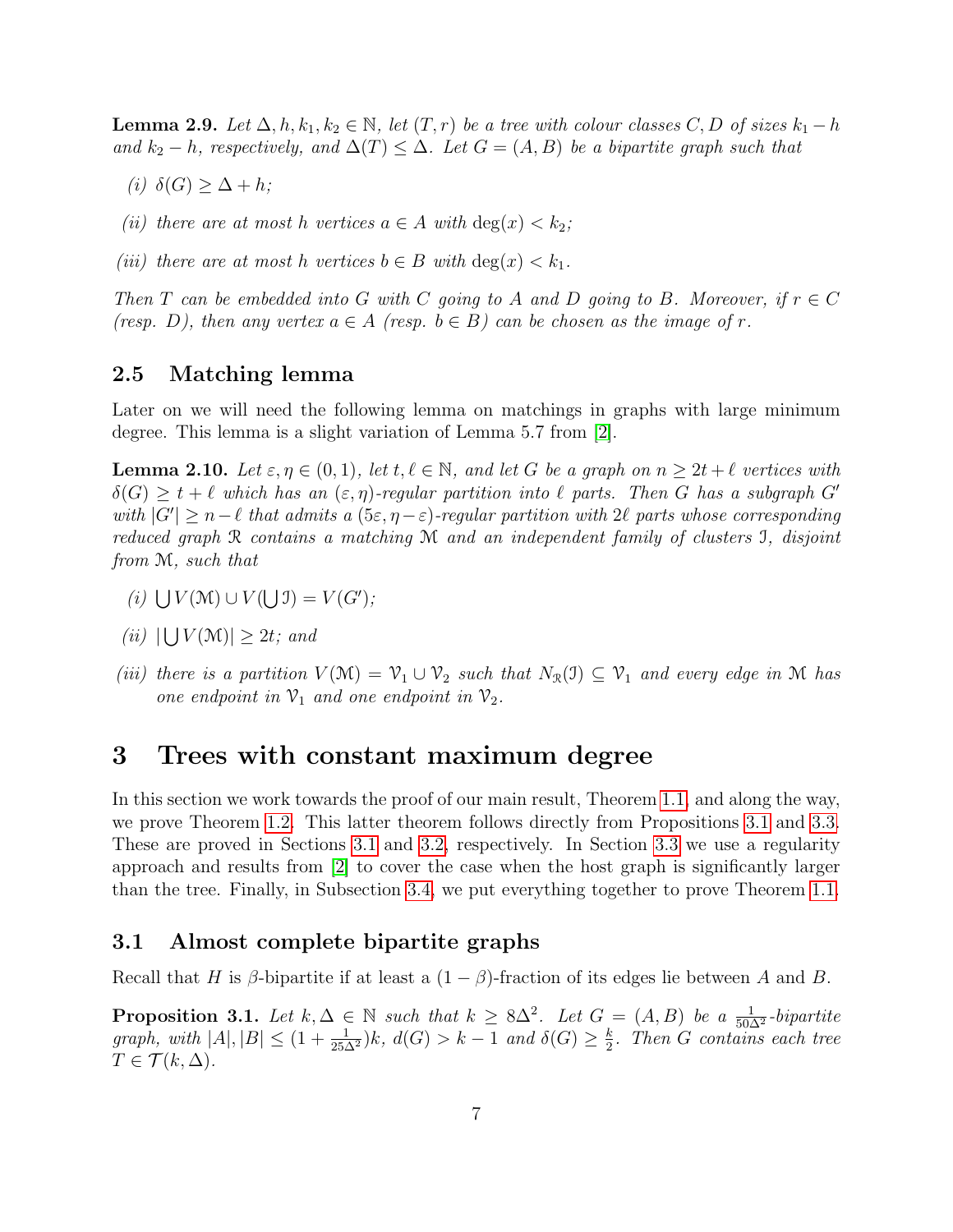*Proof.* Set  $\varepsilon := \frac{1}{25\Delta^2}$  and write  $n = |V(G)|$ . Then,  $n \leq (1 + \varepsilon)2k$ . Since G is  $\frac{\varepsilon}{2}$ -bipartite, we know that  $e(A, \widetilde{B}) \geq (1 - \varepsilon) \frac{kn}{2}$  $\frac{2n}{2}$ . Suppose that  $|B| \geq \frac{n}{2} \geq |A|$ . Then

<span id="page-7-2"></span>
$$
\frac{1}{|A|} \sum_{a \in A} \deg(a, B) > \frac{(1 - \varepsilon)kn}{2|A|} \ge (1 - \varepsilon)k,\tag{2}
$$

and thus  $|B| > (1 - \varepsilon)k$ . Furthermore, since  $n = |A| + |B|$ , we have

$$
|A||B| \ge e(A, B) \ge (1 - \varepsilon) \frac{kn}{2} \ge (1 - \varepsilon) k \sqrt{|A||B|},
$$

and thus, the fact that  $|B| \leq (1 + \varepsilon)k$  implies that  $|A| \geq \frac{(1 - \varepsilon)^2}{1 + \varepsilon}$  $\frac{1-\varepsilon)^2}{1+\varepsilon}k \geq (1-3\varepsilon)k$ . Now we can give a lower bound for the average degree from  $B$  to  $A$  by using the first inequality from  $(2)$ and the fact that  $n = |A| + |B|$  to calculate

$$
\frac{1}{|B|} \sum_{b \in B} \deg(b, A) > (1 - \varepsilon) \frac{k}{2} \left( 1 + \frac{|A|}{|B|} \right) \ge \frac{1 - \varepsilon}{2} \left( 1 + \frac{1 - 3\varepsilon}{1 + \varepsilon} \right) k \ge (1 - 4\varepsilon) k. \tag{3}
$$

Using Lemma [A.2](#page-23-0) with  $f_A(a) = \deg(a, B)$  for  $a \in A$ ,  $t_A = (1 - \varepsilon)k$  and  $\varepsilon_A = 4\varepsilon$ , and with Using Lemma A.2 with  $f_A(u) = \deg(u, D)$  for  $u \in A$ ,  $\iota_A = (1 - \varepsilon)\kappa$  and  $\varepsilon_A = 4\varepsilon$ , and with<br>  $f_B(b) = \deg(b, A)$  for  $b \in B$ ,  $t_B = (1 - 3\varepsilon)k$  and  $\varepsilon_B = 9\varepsilon$ , we see that all but at most  $2\sqrt{\varepsilon}|A|$  $U_B(v) = \deg(v, A)$  for  $v \in D$ ,  $v_B = (1 - 3\varepsilon)\kappa$  and  $\varepsilon_B = 9\varepsilon$ , we see that an but at most  $2\sqrt{\varepsilon}|A|$  vertices from A have degree at least  $(1 - 2\sqrt{\varepsilon})k$  to B, and all but at most  $3\sqrt{\varepsilon}|B|$  vertices from B have degree at least  $(1 - 3\sqrt{\varepsilon})k$  to A. Let  $A_0$  and  $B_0$  be the set of vertices of low degree in A and B respectively, and let H be the bipartite graph induced by  $A' = A \setminus A_0$ and  $B' = B \setminus B_0$ . Then the minimum degree of H is at least  $(1 - 5\sqrt{\varepsilon})k$ . Now, given a tree  $T \in \mathcal{T}(k,\Delta)$ , if  $V(T) = C \cup D$  is its natural bipartition, Fact [2.7](#page-5-1) implies that

$$
\max\{|C|, |D|\} \le \left(1 - \frac{1}{\Delta}\right)k \le (1 - 5\sqrt{\varepsilon})k,
$$

and therefore, by Lemma [2.9,](#page-5-2) we can embed  $T$  in  $H$ .

### <span id="page-7-1"></span>3.2 Almost complete graphs

Now we turn to the non-bipartite case. In this case we can embed trees with maximum degree in  $o(\sqrt{k})$ . As a first step we will embed a small but linear size subtree  $T^* \subseteq T$  trying to fill up as many low degree vertices of  $G$  as possible. We can then use the following result to embed the leftover vertices from  $T - T^*$ .

<span id="page-7-3"></span>**Lemma 3.2** ([\[8\]](#page-21-7), Lemma 4.4). Let  $0 < \nu < \frac{1}{200}$ , let  $k \in \mathbb{N}$  and let H be a  $k + 1$ -vertex graph with  $\delta(H) \ge (1-2\nu)k$ , and let  $v \in V(H)$  be a vertex of degree k. If  $(T,r)$  is a tree with at most k edges such that every vertex is adjacent to at most  $\nu k/2$  leaves, then T can be embedded in H and any vertex in  $H - v$  can be chosen as the image of r.

<span id="page-7-0"></span>**Proposition 3.3.** Let  $k \geq 10^6$  and let G be a graph on  $n \leq (1 + 10^{-11})k$  vertices such that  $d(G) > k - 1$  and  $\delta(G) \geq \frac{k}{2}$  $\frac{k}{2}$ . Then G contains every tree  $T \in \mathcal{T}(k, \frac{\sqrt{k}}{1000})$ .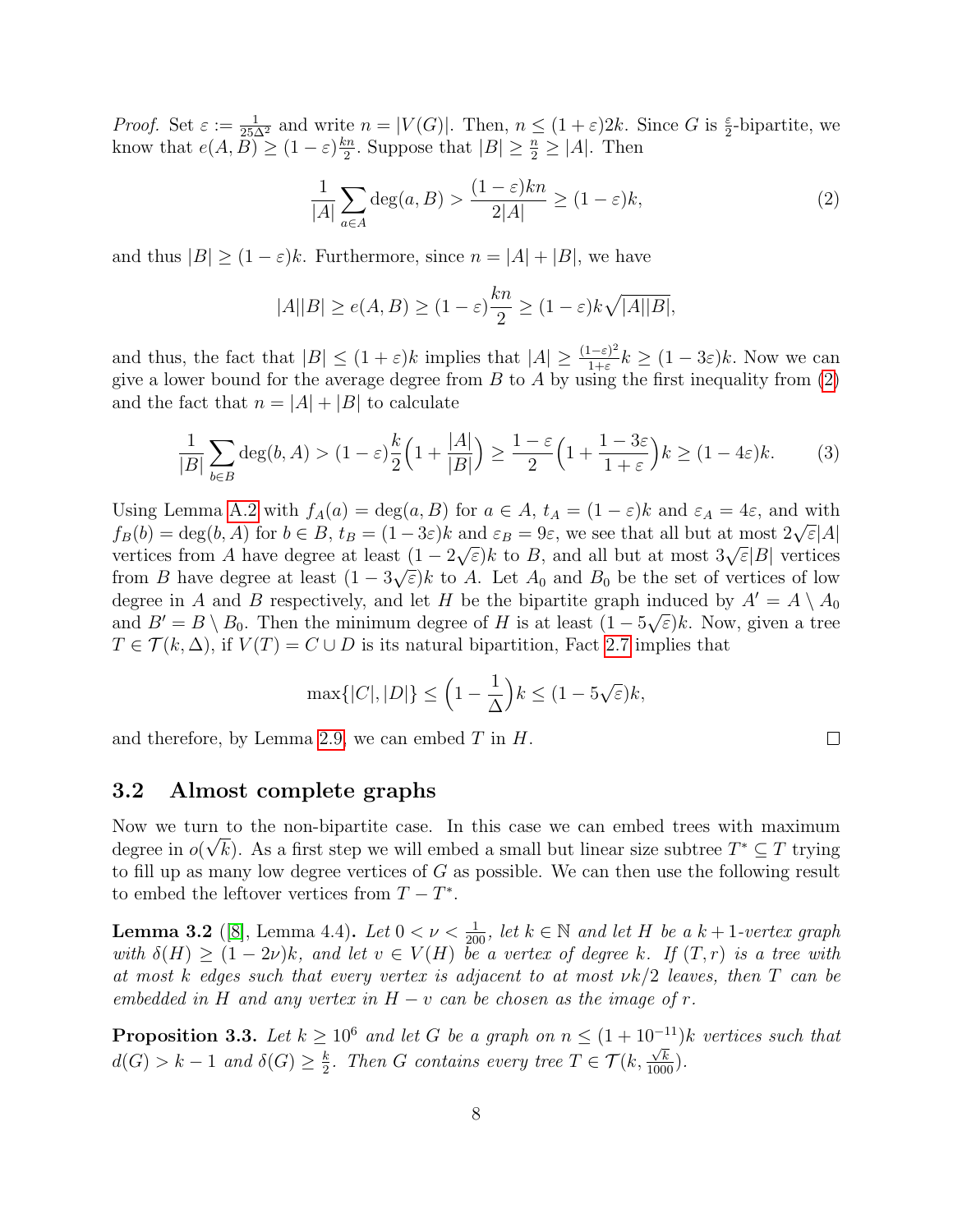*Proof.* Given G and k, set  $\varepsilon := 10^{-11}$  and note that necessarily,  $n > k$ . Moreover, for the complement  $\overline{G}$  of G, we have that  $d(\overline{G}) < n - k$ . Thus,

$$
2e(\bar{G}) < n(n-k) \le (1+\varepsilon)k \cdot \varepsilon k \le 2\varepsilon k^2. \tag{4}
$$

Let X be the set of all vertices of G having degree at most  $\lfloor (1 -$ √  $\overline{\varepsilon}$ )k<sub>c</sub> in G, and let Y be the set of all vertices of G having degree at least k in G. Since  $deg(v) \leq k-1$  for all  $v \notin Y$ , we have that

$$
\sum_{v \in V(G) \setminus (X \cup Y)} \deg(v) \le (k-1)|V(G) \setminus (X \cup Y)|
$$

and thus, since  $d(G) > k - 1$  and hence  $\sum_{v \in V(G)} \deg(v) > (k - 1)|V(G)|$ , we obtain

<span id="page-8-0"></span>
$$
(k-1)|X \cup Y| < \sum_{v \in X \cup Y} \deg(v) \leq |X|(1-\sqrt{\varepsilon})k + |Y|(1+\varepsilon)k.
$$

Therefore,

$$
|X| < 2\sqrt{\varepsilon}|Y| < 3\sqrt{\varepsilon}k.\tag{5}
$$

<span id="page-8-4"></span>For each  $v \in Y$  set  $X_v := N(v) \cap X$ . Let  $v^* \in Y$  be a vertex that minimises  $|X_v|$  among all  $v \in Y$ . So,

for each 
$$
v \in Y
$$
,  $\deg(v, X) \ge |X_{v^*}|$ . (6)

Let  $T \in \mathcal{T}(k,$  $\frac{\sqrt{k}}{1000}$ ). Now if  $X_{v^*} = \emptyset$ , then the graph induced by  $v^*$  and a k-subset of  $N(v^*)$ Let  $I \in I$  ( $\kappa$ ,  $\frac{1}{1000}$ ). Now if  $\Lambda_{v^*} = \psi$ , then the graph induced by v and a  $\kappa$ -subset of  $N(v)$  satisfies the conditions of Lemma [3.2,](#page-7-3) with  $\nu := \sqrt{\varepsilon}$ , and thus we can embed T. So, we will from now on assume that  $X_{v^*} \neq \emptyset$ .

where the use Lemma [2.5,](#page-4-0) with  $\gamma := 168\sqrt{\varepsilon}$ , to obtain a subtree  $(T^*, t^*)$  such that

<span id="page-8-3"></span>
$$
84\sqrt{\varepsilon}k \le |T^*| \le 168\sqrt{\varepsilon}k\tag{7}
$$

and such that every component of  $T - T^*$  is adjacent to  $t^*$ . We will now embed  $T^*$  in a way that at least  $|X_{v^*}|$  vertices from X will be used. Then, we embed the rest of T into  $G - X$  with the help of Lemma [2.6.](#page-5-3) Before we start, we quickly prove two claims that will be helpful for the embedding of  $T^*$ .

First, using [\(5\)](#page-8-0) and the fact that  $\delta(G) \geq \frac{k}{2}$  $\frac{k}{2}$ , the following claim is easy to see.

<span id="page-8-2"></span>**Claim 3.3.1.** For every  $x, x' \in V(G)$ , there are more than  $2^{-4}k$  internally disjoint paths of length at most 3 connecting  $x$  and  $x'$ .

Second, we will see now that a useful subset of Y can be 'reserved' for later use.

<span id="page-8-1"></span>**Claim 3.3.2.** There is a subset  $Y' \subseteq Y \setminus \{v^*\}$  of size at most  $\vert 5\sqrt{\ }$  $\overline{\varepsilon}k\vert$  such that all but at most [2 $\varepsilon$ k] vertices in  $G - X$  have at least |X| neighbours in Y'.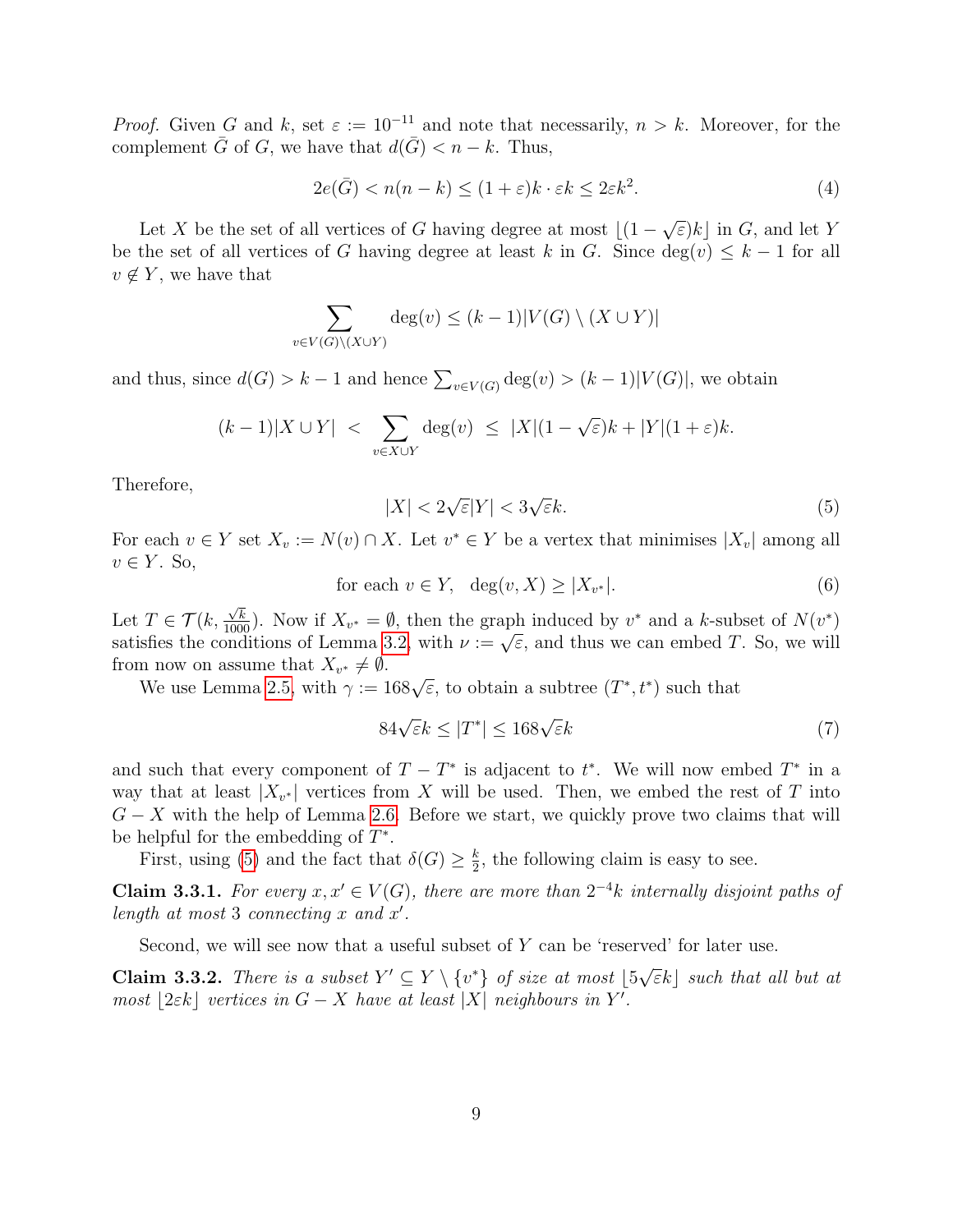To see this, suppose first that  $|Y| \geq 5$ √ e this, suppose first that  $|Y| \geq \lfloor 5\sqrt{\varepsilon}k \rfloor + 1$  and take any subset  $Y' \subseteq Y \setminus \{v^*\}$ of size  $[5\sqrt{\varepsilon}k]$ . Since every vertex v in  $G - X$  has degree at least  $[(1 - \sqrt{\varepsilon})k]$  and since  $n \leq (1+\varepsilon)k$ , we know that v has at least  $\lceil 3\sqrt{\varepsilon}k \rceil \geq |X|$  neighbours in Y', and we are done.

Assume now that  $|Y| \leq \lfloor 5\sqrt{\varepsilon}k \rfloor$  and let us write Z for the set of vertices in  $G-X$  having less than |X| neighbours in  $Y \setminus \{v^*\}$ . Then one has the estimates

$$
e(Y \setminus \{v^*\}, G) = \sum_{y \in Y \setminus \{v^*\}} \deg(y) \ge (|Y| - 1)k,
$$

and

$$
e(Y \setminus \{v^*\}, G) = \sum_{z \in Z} \deg(z, Y \setminus \{v^*\}) + \sum_{z \notin Z} \deg(z, Y \setminus \{v^*\}) \le |Z||X| + (n - |Z|)(|Y| - 1).
$$

Therefore, as  $|X| < 2$ √  $\mathbb{E}[Y]$  by [\(5\)](#page-8-0), and since by assumption  $n \leq (1+\varepsilon)k$ , we have  $|Z| < 2\varepsilon k$ and we can take  $Y' = Y \setminus \{v^*\}$ . This finishes the proof of Claim [3.3.2.](#page-8-1)

By applying Lemma [2.6,](#page-5-3) with  $\ell = 3$ , we deduce that  $T^*$  has either  $|T^*|/12$  bare paths, each of length 3, or it has at least  $|T^*|/12$  leaves. The embedding of  $T^*$  splits into two cases depending on the structure of  $T^*$ .

**Case 1:**  $T^*$  has a set  $\mathcal{B}$  of  $|T^*|/12$  vertex disjoint bare paths, each of length 3.

We embed  $T^*$  vertex by vertex in a pseudo-greedy fashion always avoiding  $v^*$ . We start by embedding  $t^*$  arbitrarily into any vertex of degree at least  $(1 - \sqrt{\varepsilon})k$  of  $G - v^*$ . Now suppose we are about to embed a vertex  $u'$  whose parent u has already been embedded into a vertex  $\phi(u)$ . If u' is not the starting point of a path from  $\mathcal{B}$  or if all of  $X_{v^*}$  is already used, we embed u' greedily. Now assume that u' is the starting point of some  $B \in \mathcal{B}$  and there is at least one unused vertex  $x \in X_{v^*}$ . By Claim [3.3.1](#page-8-2) and since  $|T^*| < 2^{-4}k$ , vertices x and  $\phi(u)$ are connected by a path  $P$  of length at most 3 that uses only unoccupied vertices. Embed  $B$ (including u) into P, and if  $|B| > |P|$ , choose its last vertices greedily. Since by [\(5\)](#page-8-0) and [\(7\)](#page-8-3),

$$
|X| \le 3\sqrt{\varepsilon}k < \frac{|T^*|}{12} = |\mathcal{B}|,
$$

we know that after embedding  $T^*$  every vertex in  $X_{v^*}$  is used.

Case 2:  $T^*$  has at least  $|T^*|/12$  leaves.

In this case, we cannot ensure that every vertex in  $X_{v^*}$  is used for the embedding of  $T^*$ , however, we can still guarantee that at least  $|X_{v^*}|$  vertices from X are used.

Because of our bound on the maximum degree of T, we can find a set  $U^* \subseteq V(T^*) \setminus \{t^*\}$ because of our bound on the maximum degree of 1, we can find a set  $U \subseteq V(I) \setminus U$ <br>of parents of leaves such that the number of leaves pending from  $U^*$  is at least  $6\sqrt{\varepsilon}k$ , which by [\(5\)](#page-8-0) is greater than  $2|X|$ . We then take an independent set  $U \subseteq U^*$  such that for the set L of leaves pending from U we have  $|L| \geq |X|$ , and such that  $|U| \leq |X|$ .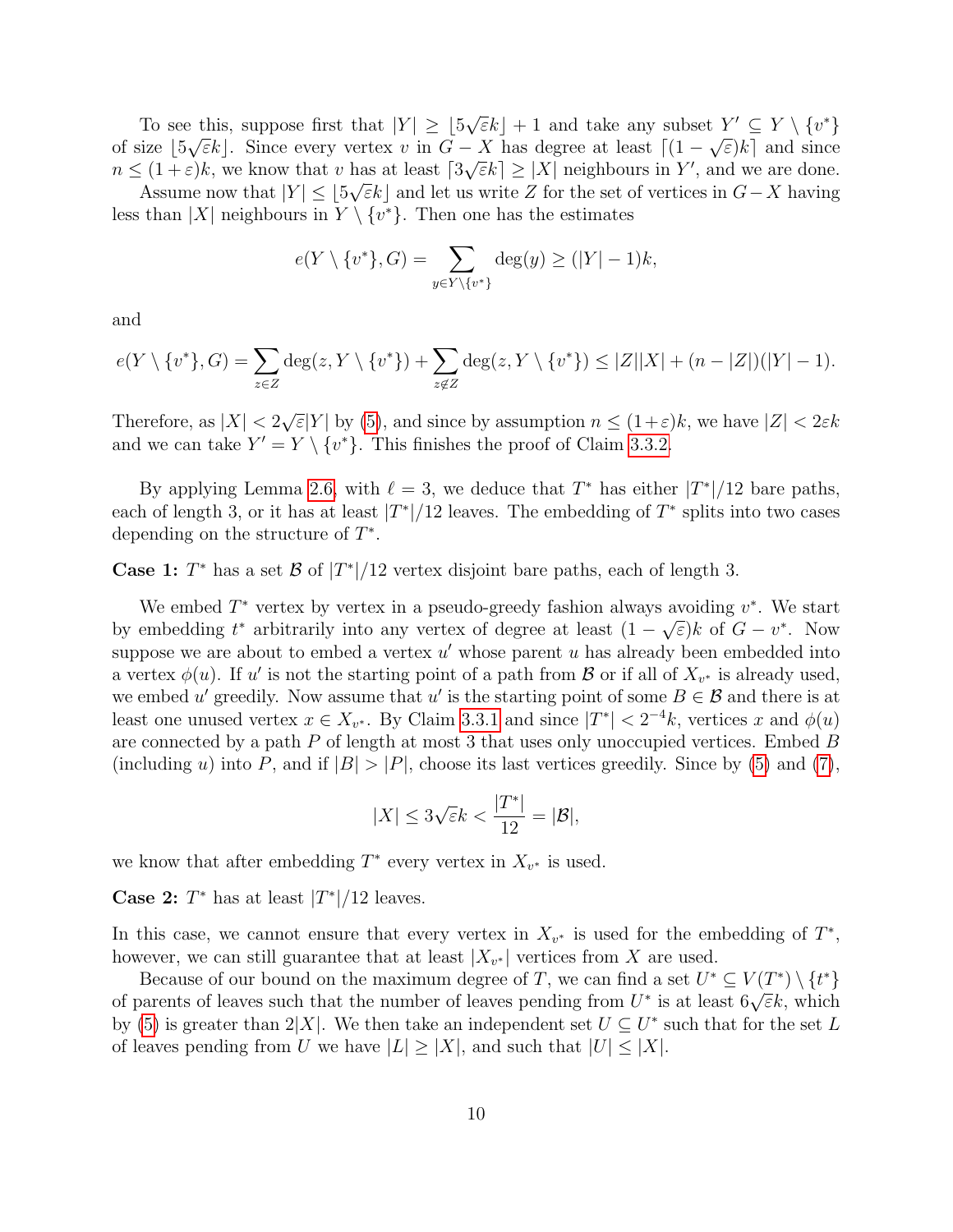Starting from  $t^*$  we embed  $T^*$ , following its natural order but leaving out the vertices from L. All vertices are embedded greedily into  $G - Y'$ , except vertices from U and their parents which are embedded in a different way. Assume  $v \in V(T^*)$  is a parent of some vertex in  $U$ . Since  $T^*$  is small, because of  $(5)$ , because of our assumption on the minimum degree of G, and because of Claim [3.3.2,](#page-8-1) we may embed v into a vertex having at least |X| neighbours in Y'. After this, we embed the children of  $v$  in  $U$  into unoccupied vertices of Y'. Other children of  $v$  are embedded greedily. At the end of this process we have embedded all of  $T^* - L$ . If we have used at least  $|X_{v^*}|$  vertices from X, we complete the embedding of  $T^*$  greedily, so let us assume we have used less than  $|X_{v^*}|$  vertices from X. We embed the leaves pending from U one by one into vertices from X until we use  $|X_{v^*}|$  vertices, which is possible since  $U$  was embedded into  $Y'$  and because of  $(6)$ . After this point, we simply embed the leftover leaves of  $T^*$  greedily but always avoiding  $v^*$ .

This finishes the case distinction. Set  $T' := T - (T^* - t^*)$ . Denoting by  $\phi$  the embedding we note that

$$
|N(v^*) \setminus (\phi(T^*) \cup X_{v^*})| \ge k - |\phi(T^*)| - |X_{v^*}| + |\phi(T^*) \cap X_{v^*}| + |\phi(T^*) \setminus N(v^*)| \ge |T'| - 2.
$$

Therefore, the graph H induced by  $v^*$ ,  $\phi(t^*)$  and any  $(|T'|-2)$ -subset of  $|N(v^*) \setminus (\phi(T^*) \cup$  $X_{v^*}$ )| has order |T'| and we may complete the embedding of  $(T', t^*)$  by using Lemma [3.2](#page-7-3)  $\mathcal{A}_{v^*}$  and we may complete the embed<br>for H, with  $\nu := 86\sqrt{\varepsilon}$ , fixing the image of  $t^*$  as  $\phi(t^*)$ .  $\Box$ 

#### <span id="page-10-0"></span>3.3 Using the regularity method

In this section we embed a given tree  $T \in \mathcal{T}(k,\Delta)$  into G using tools developed in [\[2\]](#page-21-4). The first auxiliary result that we need is stated as Proposition 5.1 and Remark 5.2 in [\[2\]](#page-21-4).

<span id="page-10-1"></span>**Lemma 3.4.**[\[2\]](#page-21-4) For all  $\varepsilon \in (0, 10^{-8})$  and  $M_0, \Delta \in \mathbb{N}$  there is  $k_0$  such that for all  $n, k_1, k_2 \ge k_0$ the following holds. Let G be an n-vertex graph having an  $(\varepsilon, 5\sqrt{\varepsilon})$ -reduced graph R such that  $|\mathcal{R}| \leq M_0$  and  $\mathcal{R} = (\mathcal{A}, \mathcal{B})$  is connected and bipartite. If there is a subset  $\mathcal{V} \subseteq \mathcal{A}$  such that

- (*i*) deg(C)  $\geq (1 + 100\sqrt{\varepsilon})k_2 \cdot \frac{|\mathcal{R}|}{n}$  $\frac{\alpha}{n}$  for all  $C \in \mathcal{V}$ ; and
- (ii)  $|\mathcal{V}| \ge (1 + 100\sqrt{\varepsilon})k_1 \cdot \frac{|\mathcal{R}|}{n}$  $\frac{\mathcal{K}|}{n}$ ,

then every tree  $T \in \mathcal{T}(k, \Delta)$ , with colour classes A and B obeying  $|A| \leq k_1$  and  $|B| \leq k_2$ , can be embedded into G, with A going to clusters in  $\mathcal V$  and B going to clusters in  $\mathcal B$ .

Now we show that Lemma [3.4](#page-10-1) is enough for embedding large trees in large graphs having a reduced graph which is connected and bipartite.

<span id="page-10-2"></span>**Lemma 3.5.** For all  $\Delta \geq 2$ ,  $M_0 \in \mathbb{N}$ ,  $\delta, \varepsilon, \eta \in (0, 1)$  with  $\varepsilon \ll \eta \leq \frac{\delta^2}{10^4}$  there is  $k_0 \in \mathbb{N}$  such that for all  $k \geq k_0$ ,  $n \in \mathbb{N}$  with  $\delta^{-1}k \geq n \geq k$  the following holds. Let G be an n-vertex graph with an  $(\varepsilon, \eta)$ -regular partition and corresponding reduced graph R,

with  $|\mathcal{R}| \leq M_0$ , which is connected and bipartite with parts A and B such that  $|\mathcal{A}| \geq |\mathcal{B}|$ . If

<span id="page-10-3"></span>(*i*)  $d(G)$  ≥  $(1 - 3\sqrt{\eta})k$ ;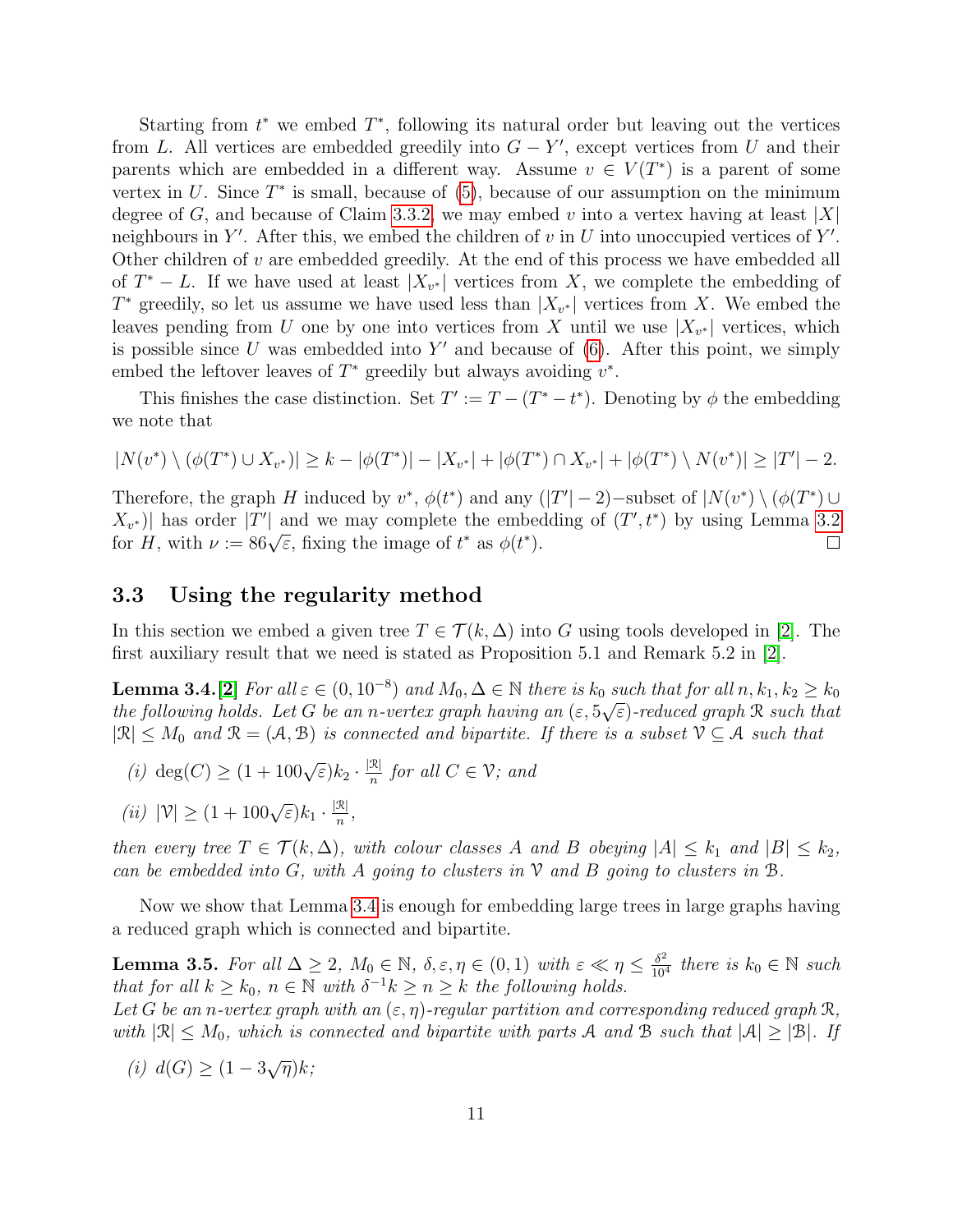<span id="page-11-0"></span>(ii)  $\delta(G) \geq (1 - 3\sqrt{\eta})\frac{k}{2}$  $\frac{k}{2}$ ; and

<span id="page-11-2"></span>(iii)  $|\bigcup \mathcal{A}| \geq (1+\delta)k$ ,

then G contains every tree  $T \in \mathcal{T}(k, \Delta)$ .

*Proof.* Given  $\Delta, M_0, \varepsilon$  and  $\eta$ , we choose  $k_0$  as the output of Lemma [3.4.](#page-10-1) Given G as in Lemma [3.5,](#page-10-2) we suppose for contradiction that some  $T \in \mathcal{T}(k,\Delta)$  cannot be embedded into G. Set

<span id="page-11-1"></span>
$$
t = \frac{|\mathcal{R}|}{n}
$$

and let  $|\bigcup A| = a$  and  $|\bigcup B| = b$ . We claim that

$$
b \ge \left(1 + \frac{\delta}{4}\right)\frac{k}{2}.\tag{8}
$$

Indeed, otherwise can use [\(i\)](#page-10-3) to calculate that

$$
(1 - 3\sqrt{\eta})kn \le 2e(G) \le 2ab \le \left(1 + \frac{\delta}{4}\right)ka \le \left(1 + \frac{\delta}{4}\right)k \cdot \left(1 - \frac{\delta}{4}\right)n \le \left(1 - \frac{\delta^2}{16}\right)kn
$$

where the second to last inequality follows from the fact that because of [\(ii\)](#page-11-0) we have  $a =$ where the second to last mequant<br>  $n - b \leq n - (1 - 3\sqrt{\eta})\frac{k}{2} \leq (1 - \frac{\delta}{4})$  $\frac{\delta}{4}$ )n. But this is a contradiction to our assumptions on  $\eta$ and  $\delta$ . This proves [\(8\)](#page-11-1), and so, we also know that

<span id="page-11-3"></span>
$$
|\mathcal{A}| \ge |\mathcal{B}| \ge \left(1 + \frac{\delta}{4}\right) \frac{k}{2} t. \tag{9}
$$

Now we turn to the tree T. Let A and B denote its colour classes, and assume  $|A| \geq |B|$ . Moreover, we may assume that

$$
(1 - 4\sqrt{\eta})\frac{k}{2} < |B| \le \frac{k+1}{2} \quad \text{and} \quad \frac{k+1}{2} \le |A| \le (1 + 4\sqrt{\eta})\frac{k}{2}.\tag{10}
$$

as otherwise, since  $\varepsilon \ll \eta$  we have  $\delta(G) \geq (1 + 100\sqrt{\varepsilon})|B|$  and so, by [\(iii\)](#page-11-2), we can use Lemma [3.4](#page-10-1) to embed T.

Let  $\mathcal{V}_A \subseteq \mathcal{A}$  and  $\mathcal{V}_B \subseteq \mathcal{B}$  be the sets of all clusters of degree at least  $(1 + \sqrt{\eta})\frac{k}{2}$  $\frac{k}{2}t$ . We claim that

$$
|\mathcal{V}_A| + |\mathcal{V}_B| \ge (1 + \sqrt{\eta})kt. \tag{11}
$$

Suppose this is not the case. Then Fact [2.3](#page-4-1) [\(i\)](#page-4-2), condition [\(i\)](#page-10-3), and [\(9\)](#page-11-3) imply that

$$
(1 - 3\sqrt{\eta})kt|\mathcal{R}| \le 2e(\mathcal{R})
$$
  
\n
$$
\le |\mathcal{V}_A||\mathcal{B}| + |\mathcal{V}_B||\mathcal{A}| + (1 + \sqrt{\eta})\frac{k}{2}t(|\mathcal{R}| - |\mathcal{V}_A| - |\mathcal{V}_B|)
$$
  
\n
$$
= (1 + \sqrt{\eta})\frac{k}{2}t|\mathcal{R}| + |\mathcal{V}_A|\left(|\mathcal{B}| - (1 + \sqrt{\eta})\frac{k}{2}t\right) + |\mathcal{V}_B|\left(|\mathcal{A}| - (1 + \sqrt{\eta})\frac{k}{2}t\right)
$$
  
\n
$$
< (1 + \sqrt{\eta})\frac{k}{2}t|\mathcal{R}| + (1 + \sqrt{\eta})kt \cdot \left(\frac{\delta}{8} - \sqrt{\eta}\right)\frac{k}{2}t.
$$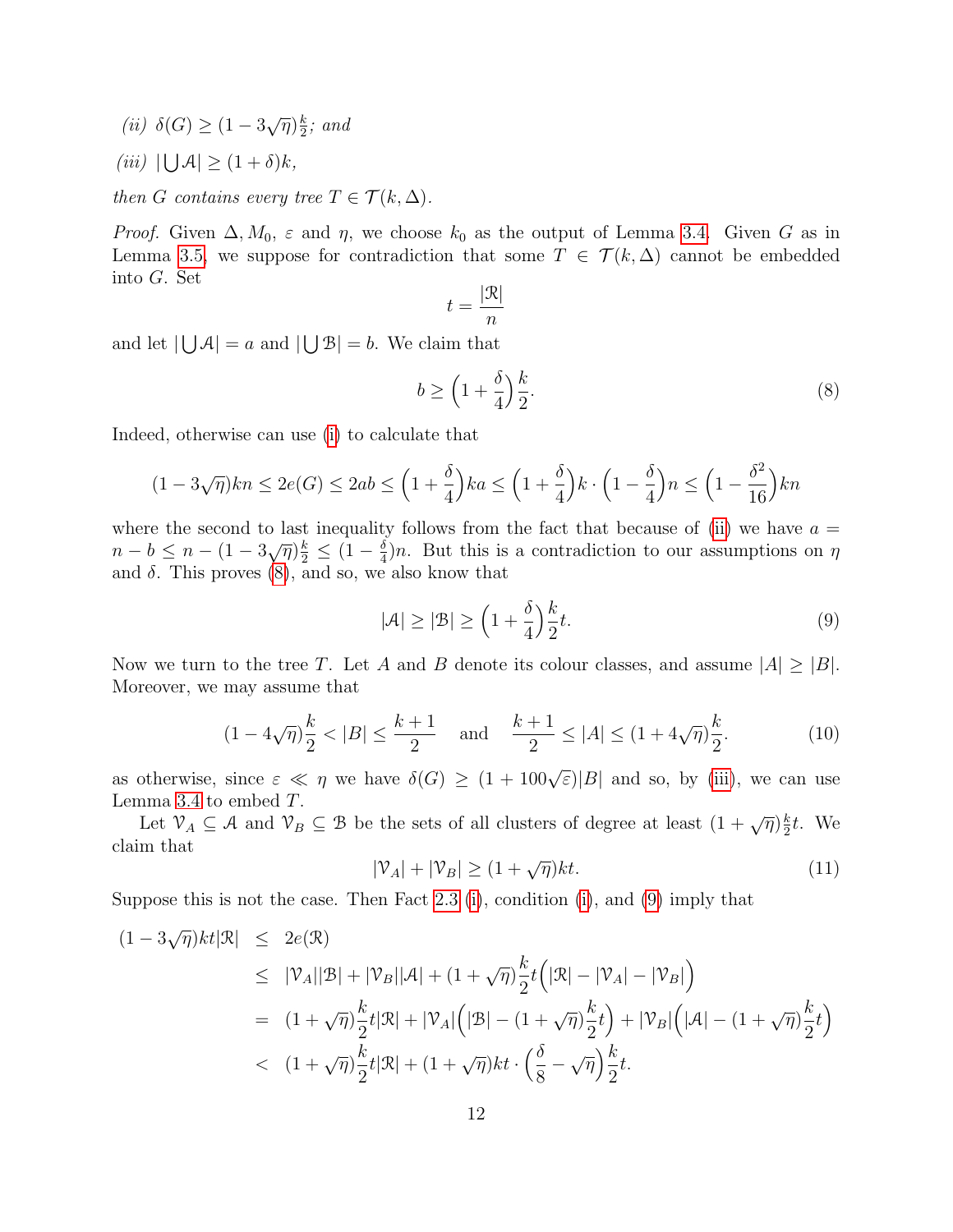Therefore, and since  $n \geq k$ , we have

$$
\frac{1}{2}t\cdot k\leq (1-7\sqrt{\eta})tn=(1-7\sqrt{\eta})|\mathcal{R}|<(1+\sqrt{\eta})\Big(\frac{\delta}{4}-\sqrt{\eta}\Big)kt\leq \frac{3}{2}\cdot \frac{\delta}{4}kt,
$$

a contradiction. So, assuming that  $|\mathcal{V}_A| \geq (1 + \sqrt{\eta})\frac{k}{2}$  $\frac{k}{2}t$ , by Lemma [3.4](#page-10-1) we can embed T into G, with A going to clusters in  $\mathcal{V}_A$  and B going to clusters in B.  $\Box$ 

Now we turn to the case when the reduced graph is connected, non-bipartite and large.

<span id="page-12-0"></span>**Lemma 3.6** ([\[2\]](#page-21-4), Proposition 5.8). For all  $\Delta \geq 2$  and  $\varepsilon \in (0, 10^{-8})$ , there is  $k_0 \in \mathbb{N}$ such that for all  $n, k \geq k_0$  and for every n-vertex graph G the following holds. If G has an  $(\varepsilon, 5\sqrt{\varepsilon})$ -regular partition, and the corresponding reduced graph R has a non-bipartite connected component C which contains a matching with at least  $(1+100\sqrt{\varepsilon})\frac{k}{2}$ 2  $|\mathcal{R}|$  $\frac{\alpha}{n}$  edges, then G contains every tree  $T \in \mathcal{T}(k, \Delta)$ .

With the help of Lemma [3.6](#page-12-0) we can derive some useful information on the structure of the reduced graph of G if it is connected and non-bipartite, and G fails to contain a copy of some tree  $T \in \mathcal{T}(k, \Delta)$ .

<span id="page-12-5"></span>**Lemma 3.7.** For all  $\Delta \geq 2$ ,  $M_0 \in \mathbb{N}$ ,  $\delta, \varepsilon, \eta \in (0, 1)$  with  $\varepsilon \ll \eta \leq \frac{\delta^4}{10^3}$  $\frac{\delta^4}{10^8}$ , there is  $k_0 \in \mathbb{N}$  such that for all  $k, n \geq k_0$  with  $\delta^{-1}k \geq n \geq (1+\delta)k$  the following holds. Let G be an n-vertex graph that admits an  $(\varepsilon, \eta)$ -regular partition into  $M_0$  parts, and assume the corresponding  $(\varepsilon, \eta)$ -reduced graph is connected and non-bipartite. If furthermore,

- (i)  $d(G) \geq (1 3\sqrt{\eta})k$ ; and
- (ii)  $\delta(G) \geq (1 3\sqrt{\eta})\frac{k}{2}$  $\frac{k}{2}$ ,

and there is a  $T \in \mathcal{T}(k, \Delta)$  that cannot be embedded into G, then G has a subgraph  $G' \subseteq G$ of size  $|G'| \geq |G| - M_0$  such that there is a partition  $V(G') = I \cup V_1 \cup V_2$  with

<span id="page-12-2"></span>(a) 
$$
|V_i| = (1 \pm 3\sqrt{\eta})\frac{k}{2}
$$
 for  $i = 1, 2$ ;

<span id="page-12-1"></span>(b) I is an independent set in  $G'$  and there are no edges between I and  $V_2$  in  $G'$ ;

<span id="page-12-3"></span>(c) deg<sub>G'</sub>(x) 
$$
\geq (1 - 5\sqrt[4]{\eta})n
$$
 for at least  $(1 - 4\sqrt[4]{\eta})|V_1|$  vertices  $x \in V_1$ ;

<span id="page-12-4"></span>(d)  $\deg_{G'}(y) \geq (1 - 3 \sqrt[8]{\eta}) k$  for at least  $(1 - 2 \sqrt[8]{\eta}) |V_2|$  vertices  $y \in V_2$ .

*Proof.* Let  $k_0 \geq \frac{M_0}{\varepsilon}$  $\frac{\Lambda_0}{\varepsilon}$  be at least as large as the output of Lemma [3.6](#page-12-0) for  $\frac{\varepsilon}{5}$  and  $\Delta$ . Applying Lemma [2.10](#page-6-3) to  $\vec{G}$ , with  $\ell = M_0$  and  $t = (1 - 3\sqrt{\eta})\frac{k}{2}$  $\frac{k}{2}$ , we find a subgraph G' of size  $|G'| \ge$  $n-M_0$  that admits an  $(5\varepsilon, \frac{\eta}{2})$ -regular partition. Moreover, the corresponding reduced graph R contains a matching M and a disjoint independent set I such that  $V(\mathcal{R}) = \mathcal{I} \cup V(\mathcal{M}) =$  $\mathcal{I} \cup \mathcal{V}_1 \cup \mathcal{V}_2$  and  $N_{\mathcal{R}}(\mathcal{I}) \subseteq \mathcal{V}_1$ .

Letting  $I = \bigcup \mathfrak{I}$  and  $V_i = \bigcup \mathfrak{V}_i$  for  $i = 1, 2$  we have [\(b\)](#page-12-1). Furthermore, because of Lemma [3.6](#page-12-0) we know that  $|\mathcal{V}_i| \leq (1 + \eta)\frac{k}{2}$ 2  $|\mathcal{R}|$  $\frac{\mathcal{R}}{n}$  and thus  $|V_i| \leq (1 + \eta)\frac{k}{2}$  $\frac{k}{2}$  for  $i = 1, 2$ . Therefore, and because of condition (ii) we have  $(a)$ .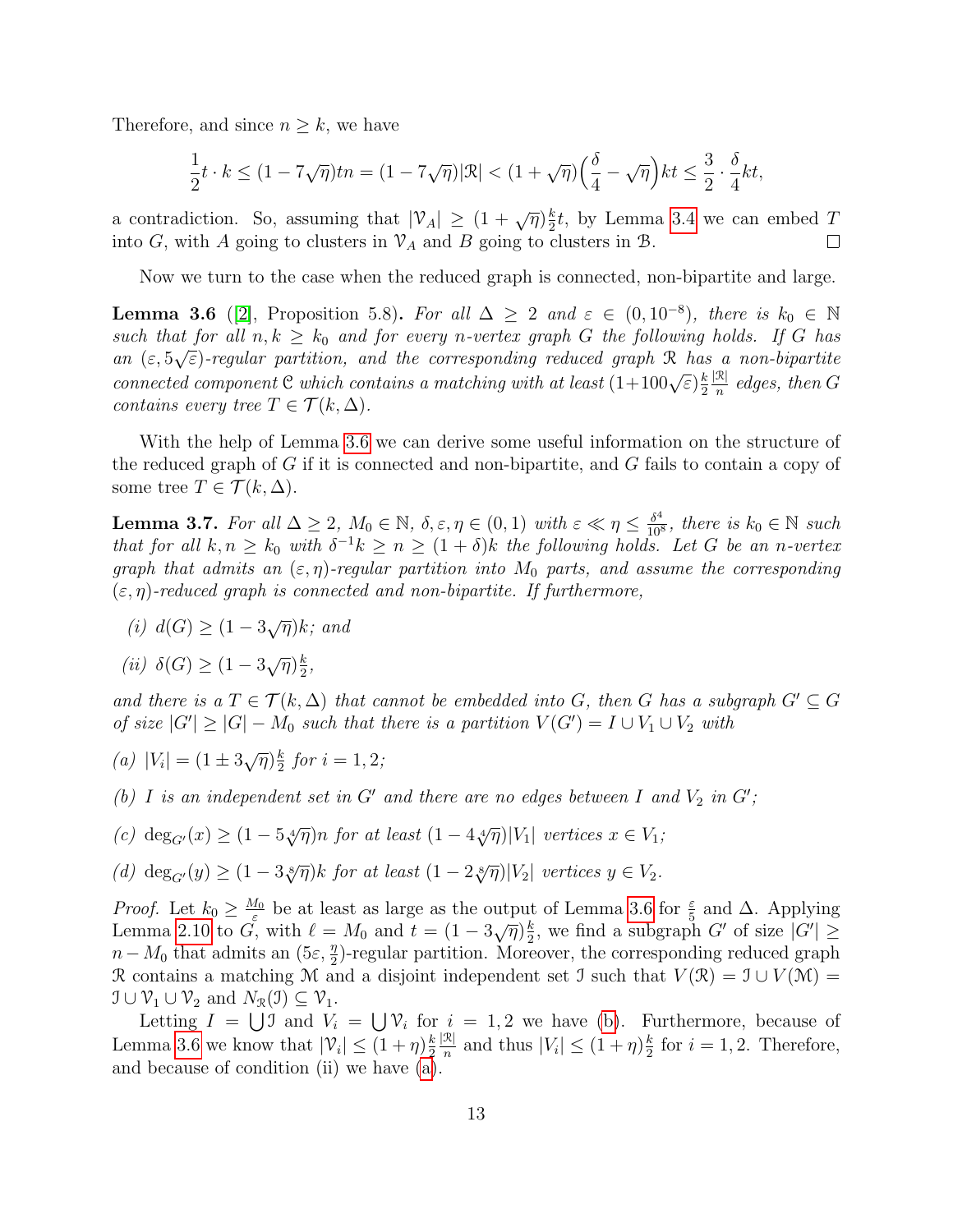In order to see [\(c\)](#page-12-3) and [\(d\)](#page-12-4), we do the following. For any subset  $A \subseteq V(G')$  let  $d_A$  denote the average degree in G' of the vertices in A. By [\(b\)](#page-12-1), we have  $d_I \leq |V_1| \leq (1 + \eta)\frac{k}{2}$  $\frac{k}{2}$ . By condition (i) and since  $deg_{G'}(x) \ge deg_G(x) - M_0$  for every  $x \in V(G')$ , we have

$$
(1 - 4\sqrt{\eta})kn \le 2e(G') = |I|d_I + |V_1|d_{V_1} + |V_2|d_{V_2}
$$
  
\n
$$
\le (1 + \eta)\frac{k}{2}(|I| + d_{V_1} + d_{V_2})
$$
  
\n
$$
\le (1 + \eta)\frac{k}{2}(n - (|V_1| + |V_2|) + d_{V_1} + d_{V_2})
$$
  
\n
$$
\le (1 + \eta)\frac{k}{2}(n - (1 - 3\sqrt{\eta})k + d_{V_1} + d_{V_2}),
$$

and therefore,

<span id="page-13-0"></span>
$$
d_{V_1} + d_{V_2} \ge (1 - 8\sqrt{\eta})n + (1 - 3\sqrt{\eta})k. \tag{12}
$$

Because of [\(b\)](#page-12-1), we have  $d_{V_2} \leq |V_1|+|V_2| \leq (1+\eta)k$ . Thus [\(12\)](#page-13-0) implies that  $d_{V_1} \geq (1-12\sqrt{\eta})n$ . Since  $d_{V_1} \leq n$  and since  $n \leq \delta^{-1}k$ , inequality [\(12\)](#page-13-0) also implies that  $d_{V_2} \geq (1 - \sqrt[4]{\eta})k$ . Apply Lemma [A.2](#page-23-0) to  $f_1(v) = \deg_{G'}(v)$  for  $v \in V_1$ , with parameters  $t_1 = (1 - 12\sqrt{\eta})n$ , and Refer to  $f_1(v) = \deg_{G'}(v)$  for  $v \in V_1$ , with parameters  $t_1 = (1 - 12\sqrt{\eta})\pi$ , and  $\varepsilon_1 = 16\sqrt{\eta}$ , and to  $f_2(v) = \deg_{G'}(v)$  for  $v \in V_2$ , with  $t_2 = (1 - \sqrt[4]{\eta})k$  and  $\varepsilon_2 = 4\sqrt[4]{\eta}$ , to obtain [\(c\)](#page-12-3) and [\(d\)](#page-12-4).  $\Box$ 

The next lemma finishes the analysis of the non-bipartite case.

<span id="page-13-3"></span>**Lemma 3.8.** For all  $\Delta \geq 2, M_0 \in \mathbb{N}$ ,  $\delta, \varepsilon, \eta \in (0, 1)$  with  $\varepsilon \ll \eta \leq \frac{\delta^8}{10^{80}}$ , there is  $k_0 \in \mathbb{N}$ such that for all  $k, n \geq k_0$  with  $\delta^{-1}k \geq n \geq (1+\delta)k$  the following holds. Let G be an n-vertex graph that admits an  $(\varepsilon, \eta)$ -regular partition into at most  $M_0$  parts and assume the corresponding reduced graph is connected and non-bipartite. If

(i)  $d(G) \geq (1 - 3\sqrt{\eta})k$ ; and

$$
(ii) \ \delta(G) \ge (1 - 3\sqrt{\eta})\frac{k}{2},
$$

then G contains every tree  $T \in \mathcal{T}(k, \Delta)$ .

*Proof.* Let  $k_0$  be the output of Lemma [3.7](#page-12-5) and let G and  $T \in \mathcal{T}(k,\Delta)$  be given. If we cannot embed T into G, then by Lemma [3.7](#page-12-5) we find a subgraph  $G' \subseteq G$  and a partition  $V(G') = I \cup V_1 \cup V_2$  fulfilling the properties of Lemma [3.7.](#page-12-5)

Let  $U_1 \subseteq V_1$  be the set of all vertices  $x \in V_1$  with  $\deg_{G'}(x) \geq (1-5\sqrt[4]{\eta})n$ , and let  $U_2 \subseteq V_2$ be the set of all vertices  $x \in V_2$  with  $\deg_{G'}(x) \geq (1-3\sqrt[8]{\eta})k$ . In particular, because of Lemma [3.7](#page-12-5) [\(a\)](#page-12-2), we have that

<span id="page-13-2"></span>each vertex 
$$
x \in U_1
$$
 has at least  $(1 - \sqrt{\eta})|I|$  neighbours in *I*. (13)

Also, note that  $|U_1| \ge (1 - 4\sqrt[4]{\eta}) |V_1| \ge |V_1| - \sqrt[8]{\eta} k$  and  $|U_2| \ge (1 - 2\sqrt[8]{\eta}) |V_2|$ , by Lemma [3.7](#page-12-5) [\(a\)](#page-12-2), [\(c\)](#page-12-3) and [\(d\)](#page-12-4). Let H be the graph induced by  $U_1$  and  $U_2$ . Note that because of Lemma [3.7](#page-12-5) [\(b\)](#page-12-1) and [\(d\)](#page-12-4), we know that the vertices from  $U_2$  have minimum degree at least  $(1 - 6\sqrt[8]{\eta})k$  in H, and because of Lemma [3.7](#page-12-5) [\(a\)](#page-12-2) and [\(d\)](#page-12-4), the vertices from  $U_1$  have minimum degree at least (1 – 9 $\sqrt[4]{\eta}$ )n – 2 $\sqrt[8]{\eta}$ k –  $|I| \geq (1-3\sqrt[8]{\eta})$ k in H. Hence,

<span id="page-13-1"></span>
$$
\delta(H) \ge (1 - 6\sqrt[8]{\eta})k. \tag{14}
$$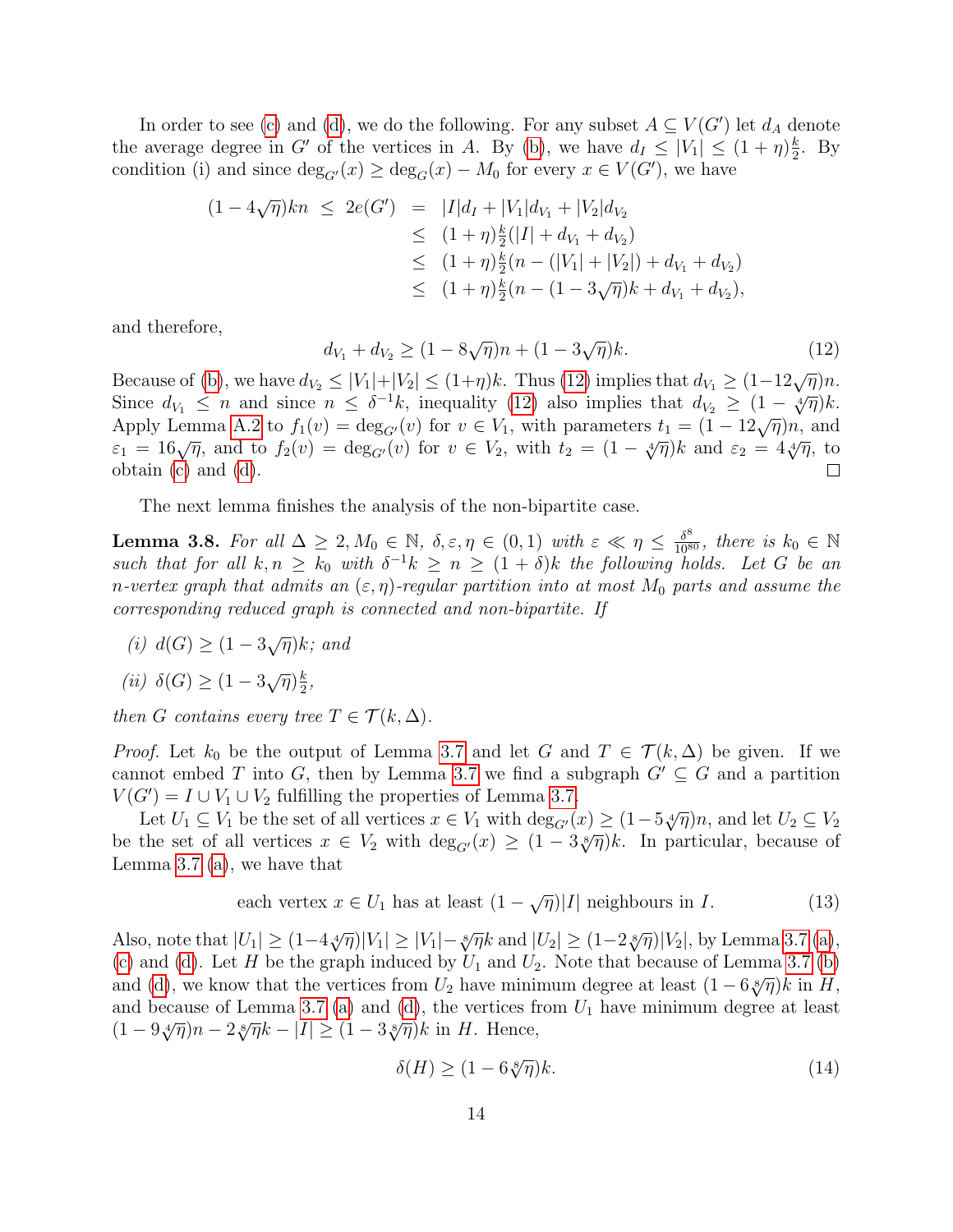So, by Lemma [2.8](#page-5-0) every tree with at most  $(1 - 6\sqrt[3]{\eta})k$  edges can be embedded greedily into H. Let  $(T^*, t^*)$  be the subtree given by Lemma [2.5](#page-4-0) for  $\gamma = \frac{1}{2}$  $\frac{1}{2}$ , so that  $\frac{k}{4} \leq |T^*| \leq \frac{k}{2}$  and every component of  $T - T^*$  is adjacent to  $t^*$ . We apply Lemma [2.6](#page-5-3) to  $T^*$ , with  $\ell = 3$ , which splits the proofs into two cases.

**Case 1:**  $T^*$  has a set  $\mathcal{B}$  of  $|T^*|/12$  vertex disjoint bare paths, each of length 3.

Note that each vertex from H has at least  $\Delta$  neighbours in  $U_1$ , because of Lemma [3.7](#page-12-5) [\(a\)](#page-12-2) and our bound from [\(14\)](#page-13-1), which will be tacitly used in what follows.

We embed  $t^*$  into any vertex from H. The rest of  $T^*$  will be embedded in DFS order into H. We will use the following strategy until we have occupied  $\lceil \frac{\delta}{100} k \rceil$  vertices from I. For each path  $P \in \mathcal{B}$ , we proceed as follows. We embed the first vertex  $v_1$  of the path P into a vertex  $u_1 \in U_1$ , and then find another vertex  $u_3 \in U_1$  which has a common neighbour  $u_2$  with  $u_1$  in I. Note that the vertex  $u_3$  exists because of [\(13\)](#page-13-2). We then embed the middle vertex  $v_2$  of P into  $u_2 \in I$ , and the end point  $v_3$  into  $u_3 \in U_1$ . The remaining vertices of  $T^*$ are embedded greedily into H.

Case 2:  $T^*$  has  $|T^*|/12$  leaves.

In this case, the embedding of  $T^*$  follows a similar strategy. We embed  $t^*$  into any vertex from H and the rest will be embedded in DFS order. We take care to embed all parents of leaves into  $U_1$  and all leaves into I, until we have used  $\lceil \frac{\delta}{100}k \rceil$  vertices from I. The remaining vertices of  $T^*$  are embedded greedily into  $H$ .

Now, let m be the number of vertices we have embedded so far into H, and let  $H' \subseteq H$ contain all unused vertices of H. By our embedding strategy, we have that  $m \leq |T^*| - \frac{\delta}{100}k$ . Therefore, and by [\(14\)](#page-13-1),

$$
\delta(H') \ge (1 - 6\sqrt[8]{\eta})k - m \ge (1 - 6\sqrt[8]{\eta})k + \frac{\delta}{100}k - |T^*| \ge (1 + \frac{\delta}{200})k - |T^*|,
$$

 $\Box$ 

and so we can finish the embedding of T by embedding  $T - T^*$  greedily into H'.

#### <span id="page-14-0"></span>3.4 Proof of Theorem [1.1](#page-1-0)

In this subsection we prove Theorem [1.1](#page-1-0) with the help of the results from the previous subsections. In order to do this, we need a result that follows from Theorem 1.9 in [\[2\]](#page-21-4) (the original Theorem 1.9 allows for a weaker bound on the maximum degree of T).

<span id="page-14-1"></span>**Lemma 3.9.**[\[2\]](#page-21-4) For all  $\Delta \geq 2$  and  $\delta, \theta \in (0,1)$  there is  $n_0 \in \mathbb{N}$  such that for all  $n \geq n_0$  and  $k \in \mathbb{N}$  with  $n > k \geq \delta n$  the following holds. Let G be an n-vertex graph with  $d(G) \geq (1+\theta)k$ , then G contains every tree  $T \in \mathcal{T}(k, \Delta)$ .

Now we are ready for the proof of Theorem [1.1.](#page-1-0)

*Proof of Theorem [1.1.](#page-1-0)* Given  $\Delta$  and  $\delta$ , we set  $\nu = \min\{\frac{\delta^2}{2!}$  $\frac{\delta^2}{2^{10}}, \frac{1}{10^{11}}, \frac{1}{25\Delta^2}$  and we fix parameters  $\varepsilon$ ,  $\eta$ ,  $\theta$  such that

$$
0 < \varepsilon \ll \eta \ll \theta \le \frac{\nu^8}{10^{80}}.
$$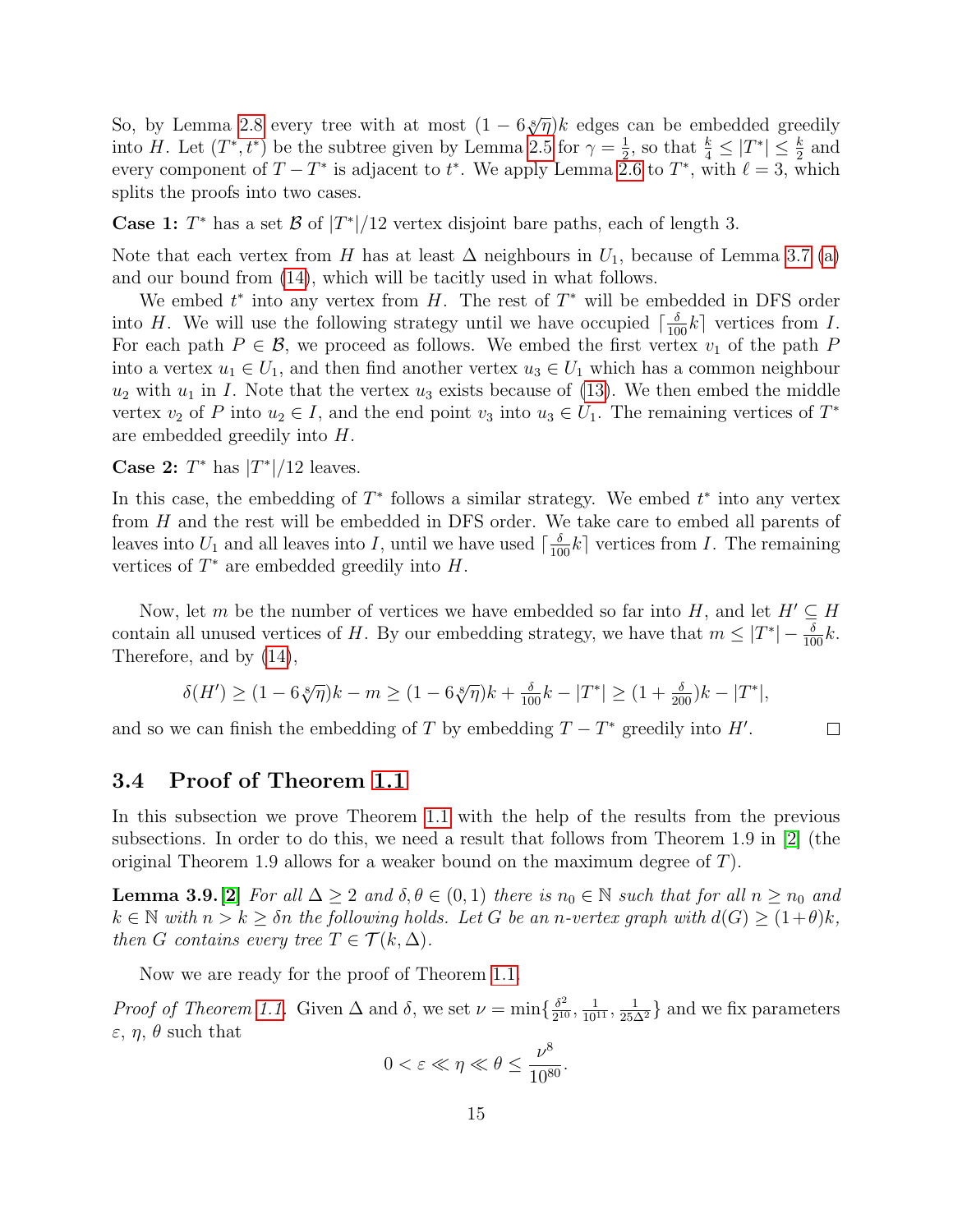Let  $k_0$  be the maximum of  $\frac{3}{\varepsilon}$  and the outputs of Lemma [2.2,](#page-3-0) Lemma [3.5,](#page-10-2) Lemma [3.8](#page-13-3) and Lemma [3.9](#page-14-1) (with  $\nu$  playing the role of  $\delta$ , and  $m_0 = \lceil \frac{1}{\epsilon} \rceil$  $\frac{1}{\varepsilon}$ ]). Set  $n_0 = \lceil \delta^{-1} k_0 \rceil$ .

By Proposition [3.3](#page-7-0) we may assume that  $|G| \ge (1 + \nu)k$  and if G is  $\nu$ -bipartite, Propo-sition [3.1](#page-6-1) allows us to assume that the larger bipartition class of G has at least  $(1 + \nu)k$ vertices. Now the regularity lemma (Lemma [2.2\)](#page-3-0) provides us with a subgraph  $G'$  with  $|G'| \geq (1-\varepsilon)n$  that has an  $(\varepsilon, \eta)$ -regular partition. Let R be the corresponding reduced graph and let  $\mathcal{U}_1, \ldots, \mathcal{U}_\ell$  be the connected components of R. Then, since we may assume that  $\delta(G) \geq \frac{k}{2}$  $\frac{k}{2}$  (see the footnote in the Introduction), we have

$$
\deg_{G'}(x) \ge (1 - 2\sqrt{\eta}) \deg_G(x) \ge (1 - 2\sqrt{\eta})\frac{k}{2} \text{ for all } x \in V(G'),
$$

and therefore

<span id="page-15-4"></span>
$$
\frac{\ell k}{4} \le (1 - 2\sqrt{\eta})\frac{k}{2}\ell \le \sum_{i \in [\ell]} |\bigcup \mathcal{U}_i| \le n \le \delta^{-1}k,
$$

implying that

$$
\leq 4\delta^{-1}.\tag{15}
$$

We set  $U'_i = \bigcup \mathcal{U}_i$  for each  $i \in [\ell]$ .

<span id="page-15-3"></span>**Claim 3.9.1.** Suppose that exists  $T \in \mathcal{T}(k, \Delta)$  which cannot be embedded into G', then

 $\ell$ 

- <span id="page-15-0"></span>(*i*)  $d(G'[U'_{i}]) = (1 \pm \frac{\nu}{2})$  $\frac{\nu}{2}$ )k and  $\delta(G'[U'_{i}]) \geq (1 - \frac{\nu}{2})$  $(\frac{\nu}{2})\frac{k}{2}$  $\frac{k}{2}$  for all  $i \in [\ell];$  and
- <span id="page-15-1"></span>(ii) for each  $i \in [\ell]$  either
	- (a)  $G'[U'_i]$  is non-bipartite and  $|U_i| = (1 \pm \frac{\nu}{2})$  $(\frac{\nu}{2})k$ , or
	- (b) G'[U'<sub>i</sub>] is bipartite with  $V(U_i) = A_i \cup B_i$  such that  $|A_i|, |B_i| = (1 \pm \frac{\nu}{2})$  $\frac{\nu}{2})k$ .

In order to see this claim, observe that since  $T$  cannot be embedded into  $G'$ , Lemma [3.9](#page-14-1) implies that  $d(G'[U'_{i}]) < (1 + \theta)k$  for each  $i \in [\ell]$ . Note that

$$
\sum_{i=1}^{\ell} \frac{|U_i'|}{n} d(G'[U_i']) = d(G') \ge (1 - 3\sqrt{\eta})k.
$$

Set  $t = (1 - 3\sqrt{\eta})k$ . Applying Lemma [A.1](#page-22-7) with  $N = \ell$ ,  $\mu(i) = |U'_i|/n$  and  $f(i) = d(G'[U'_i])$ , set  $i = (1 - \frac{3\sqrt{\eta}}{\kappa})$ . Applying Lemma A.1 with  $N = \ell$ ,  $\mu(i) = |U_i| / n$  and  $J(i) = u(G[U_i]),$ <br>and with  $\sqrt{\theta}$  in the role of  $\varepsilon$ , we see that the set  $I = \{i \in [\ell] : d(G'[U_i']) < (1 - 2\sqrt{\theta})t\}$ satisfies

<span id="page-15-2"></span>
$$
\frac{t|I|}{2n} \le \mu(I) \le 2\sqrt{\theta}
$$

(where for the first inequality we use that  $|U_i| > \frac{t}{2}$  $\frac{t}{2}$  for each *i*). Thus,  $|I| \leq 8\delta^{-1}\sqrt{ }$  $\theta < 1$ . In other words,  $I = \emptyset$ , and therefore, for each  $i \in [\ell]$  we have

$$
d(G'[U'_i]) \ge (1 - 2\sqrt{\theta})(1 - 3\sqrt{\eta})k \ge (1 - 3\sqrt{\theta})k.
$$
 (16)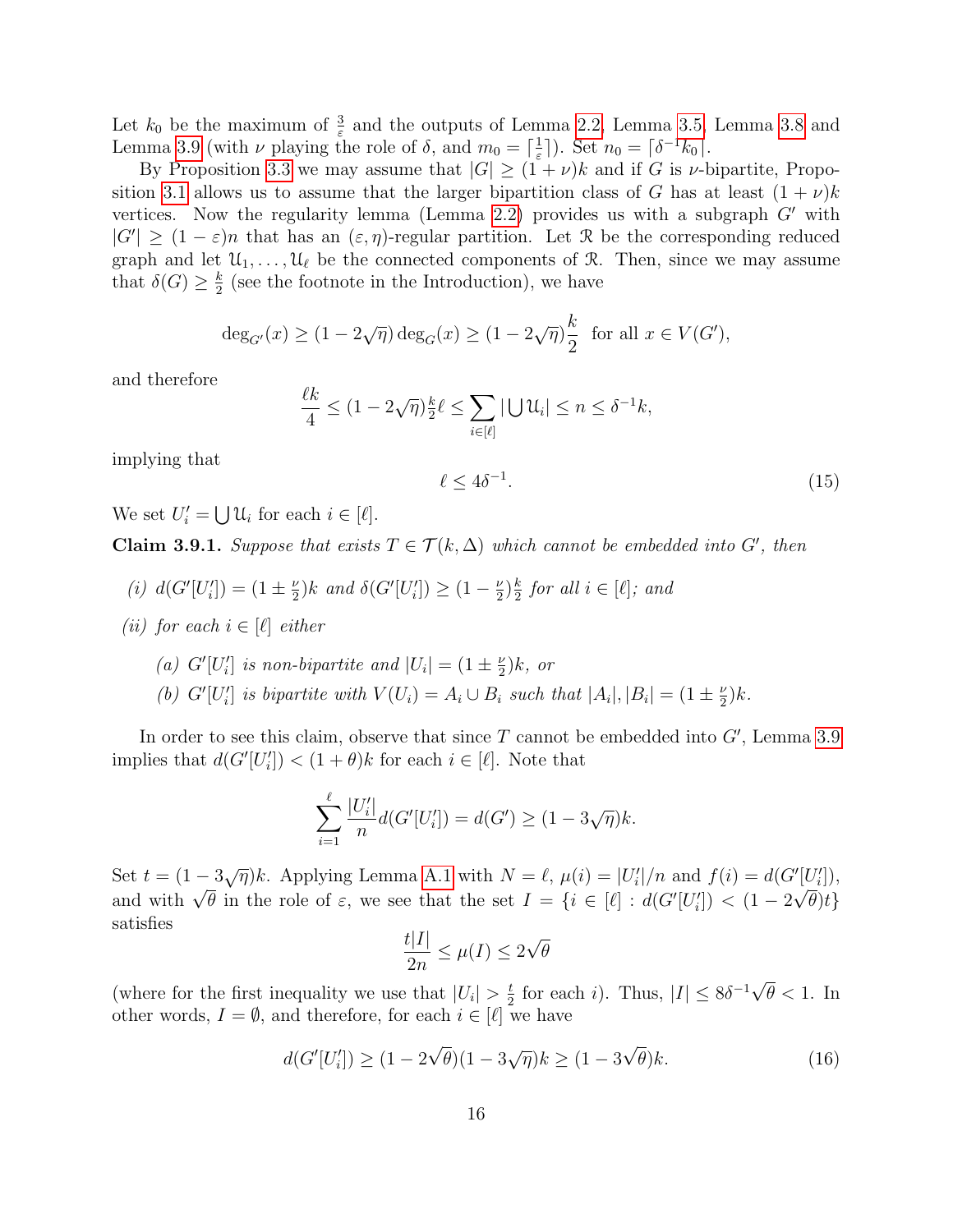This, together with the minimum degree in  $G'$ , proves [\(i\)](#page-15-0). In order to see [\(ii\)](#page-15-1), we use [\(16\)](#page-15-2) and Lemmas [3.5](#page-10-2) and [3.8.](#page-13-3) This proves Claim [3.9.1.](#page-15-3)

Now we distribute the vertices from  $G - G'$  into the sets  $U'_i$ . We successively assign each leftover vertex to the set  $U_i'$  it sends most edges to (or to any one of these sets, if there is more than one). Then for each  $i \in [\ell]$  and all  $x \in U_i$  we have

$$
\deg(x, U_i') \ge \frac{k}{2\ell} \ge \frac{\delta}{8}k,
$$

where we used [\(15\)](#page-15-4) for the second inequality. Since we add at most  $\varepsilon n \ll \nu k$  vertices to each set, we end up with a partition  $V(G) = U_1 \cup \ldots \cup U_\ell$  satisfying, for each  $i \in [\ell],$ 

- <span id="page-16-1"></span>(I)  $d(G[U_i]) = (1 \pm \nu)k$  and  $\delta(G[U_i]) \geq \frac{\delta}{8}$  $\frac{\delta}{8}k;$
- (II) deg $(x, U_i) < (1 \nu) \frac{k}{2}$  $\frac{k}{2}$  for less than  $\nu k$  vertices  $x \in U_i$ ; and
- <span id="page-16-2"></span>(III) either  $G[U_i]$  is non-bipartite and  $|U_i| = (1 \pm \nu)k$ , or  $G[U_i]$  is  $\nu$ -bipartite with  $U_i = A_i \cup B_i$ such that  $|A_i|, |B_i| = (1 \pm \nu)k$ .

For each  $i \in [\ell]$ , we use Lemma [A.2](#page-23-0) for  $f(x) = \deg(x, U_i)$ , with  $2\nu$  playing the role of  $\varepsilon$ , to deduce that

<span id="page-16-3"></span>
$$
\deg(x, U_i) \ge (1 - \sqrt{2\nu})k \text{ for at least } (1 - \sqrt{2\nu})|U_i| \text{ vertices from } U_i.
$$
 (17)

Now we embed  $T$  using this structural information of  $G$ . We apply Lemma [2.5](#page-4-0) to  $T$ , with  $\gamma = \frac{1}{2}$  $\frac{1}{2}$ , to obtain a subtree  $(T, t^*)$  with  $\frac{k}{4} \leq |T^*| \leq \frac{k}{2}$  such that every component of  $T - T^*$  is adjacent to  $t^*$ . Moreover, since  $\Delta(T) \leq \Delta$  there is a component  $T'$  of  $T - T^*$  with  $\frac{k}{2\Delta} \leq |T'| \leq \frac{3k}{4}.$ 

Note that if there are no edges between different sets  $U_i$ , then an averaging argument shows that there is  $i^* \in [\ell]$  such that  $d(G[U_{i^*}]) \geq d(G) > k - 1$ . But then, because of (III) and because of Theorem [1.2,](#page-1-1) we are done. Thus, we may assume that there is an edge  $u_i u_j$ with  $u_i \in U_i$  and  $u_j \in U_j$ . We map  $t^*$  into  $u_i$  and map the root of T' into  $u_j$ . Note that by [\(I\)](#page-16-1), we have

<span id="page-16-4"></span>
$$
\delta(G[U_i]) \ge \frac{\delta}{8}k \ge 4\sqrt{\nu}k \ge \sqrt{2\nu}|U_i| + \Delta \tag{18}
$$

and that [\(III\)](#page-16-2), together with our choice of  $\nu$  ensures that  $\sqrt{2\nu}|U_i| \leq \frac{k}{2\Delta}$ . So, we may finish the proof by using Lemma [2.8](#page-5-0) and Lemma [2.9](#page-5-2) to embed  $T - T'$  into  $U_i$  and T' into  $U_j$ , which we can do because of [\(17\)](#page-16-3) and [\(18\)](#page-16-4).

 $\Box$ 

### <span id="page-16-0"></span>4 Trees with up to linearly bounded maximum degree

#### 4.1 Proof of Theorem [1.3](#page-2-3)

<span id="page-16-5"></span>We will need the following lemma, which will be proved in Section [4.3.](#page-19-0)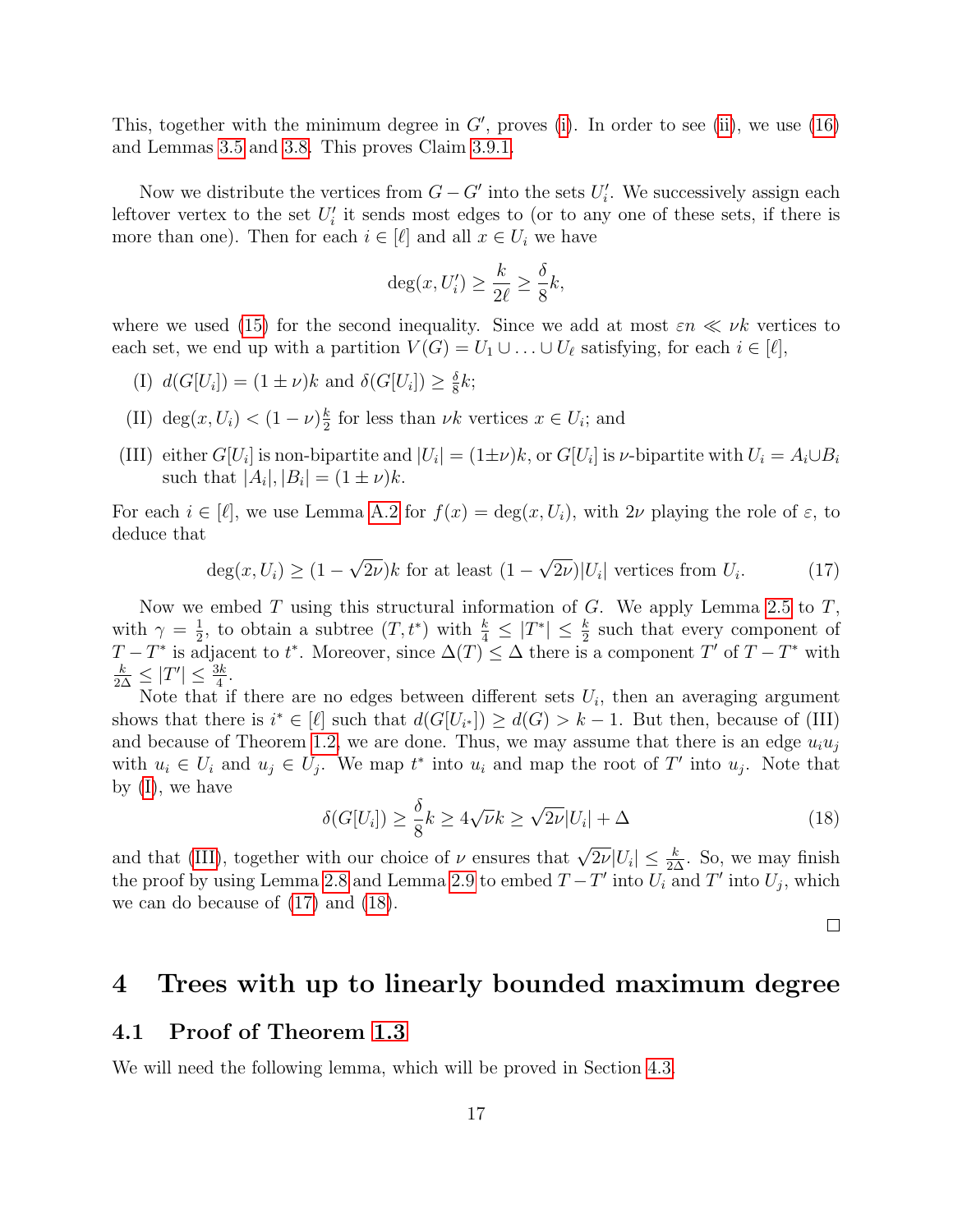**Lemma 4.1.** For all  $\delta \in (0, \frac{1}{2})$  $\frac{1}{2}$ ) there are  $k_0 \in \mathbb{N}$  and  $\rho \in (0,1)$  such that for all  $k \geq k_0$  and every n-vertex graph G with  $n \geq k \geq \delta n$  the following holds. If  $\delta(G) \geq (1+\delta)\frac{k}{2}$  $\frac{k}{2}$  and at least [ $\delta n$ ] vertices of G have degree at least  $(1 + \delta)k$ , then G contains every tree  $T \in \mathcal{T}(k, \rho k)$ .

Now, Theorem [1.3](#page-2-3) follows from the Lemma [4.1](#page-16-5) together with Lemma [A.1](#page-22-7) from the appendix.

*Proof of Theorem [1.3.](#page-2-3)* Given  $\delta$  from Theorem [1.3](#page-2-3) (note that we may assume  $\delta < \frac{1}{2}$ ), let  $k_0$ and  $\rho$  be the output of Lemma [4.1](#page-16-5) for input  $\delta^{12}$ . Set  $n_0 := \delta^{-1} k_0$  and set  $\gamma := \rho$ .

Given k, n and G, a standard argument<sup>[2](#page-17-0)</sup> gives a subgraph G' with  $d(G') \geq (1 + \delta)k$  and  $\delta(G') \geq (1+\delta)^{\frac{k}{2}}$  $\frac{k}{2}$ . If there are  $\lceil \delta^{12} |G' | \rceil$  vertices in G' of degree at least  $(1 + \delta^{12})k$ , we are done by Lemma [4.1.](#page-16-5) So assume otherwise. Then by Lemma [A.1,](#page-22-7) with  $f(v) = d_{G}(v)$ ,  $\varepsilon = \delta^{12}$ and  $t = (1 + \delta)k$ , we know G' has at most  $\delta^3|G'| \leq \delta^3 n \leq \delta^2 k$  vertices of degree less than  $(1 - \delta^3)(1 + \delta)k$ . Since  $(1 - \delta^3)(1 + \delta)k \ge (1 + \frac{\delta}{2})k$ , we can simply delete these vertices, obtaining a subgraph  $G''$  of G with  $\delta(G') \geq k$ . We greedily embed T into  $G''$ .  $\Box$ 

#### 4.2 Preparing for the proof of Lemma [4.1](#page-16-5)

<span id="page-17-1"></span>We start by stating a standard tool (see  $[1, 2, 9, 13]$  $[1, 2, 9, 13]$  $[1, 2, 9, 13]$  $[1, 2, 9, 13]$  for other versions and a proof).

**Lemma 4.2.** Let  $\beta \in (0,1)$ . If  $(T,r)$  is a rooted tree with  $k \geq \beta^{-1}$  edges, then there is a set  $S \subseteq V(T)$  with  $r \in S$  and  $|S| \leq \beta^{-1} + 2$  such that  $|P| \leq \beta k$  for each component P of  $T - S$ .

We now show a variant of Lemma [4.2.](#page-17-1)

<span id="page-17-2"></span>**Lemma 4.3.** For all  $\beta \in (0, \frac{1}{2})$  $\frac{1}{2}$ ) and for every tree  $(T,r)$  with  $k \geq \beta^{-1}$  edges and  $\Delta(T) \leq \frac{\beta^2}{2}$  $\frac{3}{2}k$ there is a set  $S \subseteq V(T)$  with  $r \in S$  and  $|S| < \beta k$  such that each  $s \in S$  is at even distance from r and each component of  $T-S$  has at most  $\beta k$  vertices.

*Proof.* Given  $(T, r)$ , Lemma [4.2](#page-17-1) yields a set S' with  $|S'| \leq \frac{1}{\beta} + 2 < \frac{2}{\beta}$  $\frac{2}{\beta}$ . Let  $S_{odd}$  be the set of all vertices in S' that lie at odd distance from r, and set  $S := (S' - S_{odd}) \cup N_T(S_{odd})$ . Note that each component of  $T-S$  either is a component of  $T-S'$ , or consists of a single vertex  $\frac{2}{\beta}\cdot\frac{\beta^2}{2}$ from  $S_{odd}$ . To see that  $|S| < \beta k$ , note that  $|S| \leq |S'| + |S_{odd}| \cdot \Delta(T) < \frac{2}{\beta k}$  $\frac{\partial^2}{\partial^2}k = \beta k.$  $\Box$ 

The next lemma will help us with grouping the components fo  $T-S$  into convenient sets.

<span id="page-17-3"></span>**Lemma 4.4.** Let I be a finite set, let  $M, \lambda > 0$ , and let  $a_i, b_i \in \mathbb{R}$ , with  $a_i + b_i \leq \lambda$ , for each  $i \in I$ . Then there is a set  $J \subseteq I$  such that

$$
\min\{M-\lambda,\sum_{i\in I}(a_i+b_i)\}\leq \sum_{i\in J}(a_i+b_i)\leq M \quad and \quad \frac{\sum_{i\in J}a_i}{\sum_{i\in J}b_i}\geq \frac{\sum_{i\in I}a_i}{\sum_{i\in I}b_i}.
$$

*Proof.* Define a total order  $\leq$  on I by setting  $i \leq j$  if  $\frac{b_i}{a_i} < \frac{b_j}{a_j}$  $\frac{a_j}{a_j}$ , and ordering arbitrarily those  $i, j$  with  $\frac{b_i}{a_i} = \frac{b_j}{a_j}$  $\frac{b_j}{a_j}$ . Let  $j^*$  be maximal with  $\sum_{i \leq j^*} (a_i + b_i) \leq M$  and set  $J := \{j \in I : j \preceq j^*\}.$ It is is easy to see that this choice is as desired.  $\Box$ 

<span id="page-17-0"></span><sup>&</sup>lt;sup>2</sup>This is the same argument as the one given in the footnote in the Introduction, replacing k with  $(1+\delta)k$ .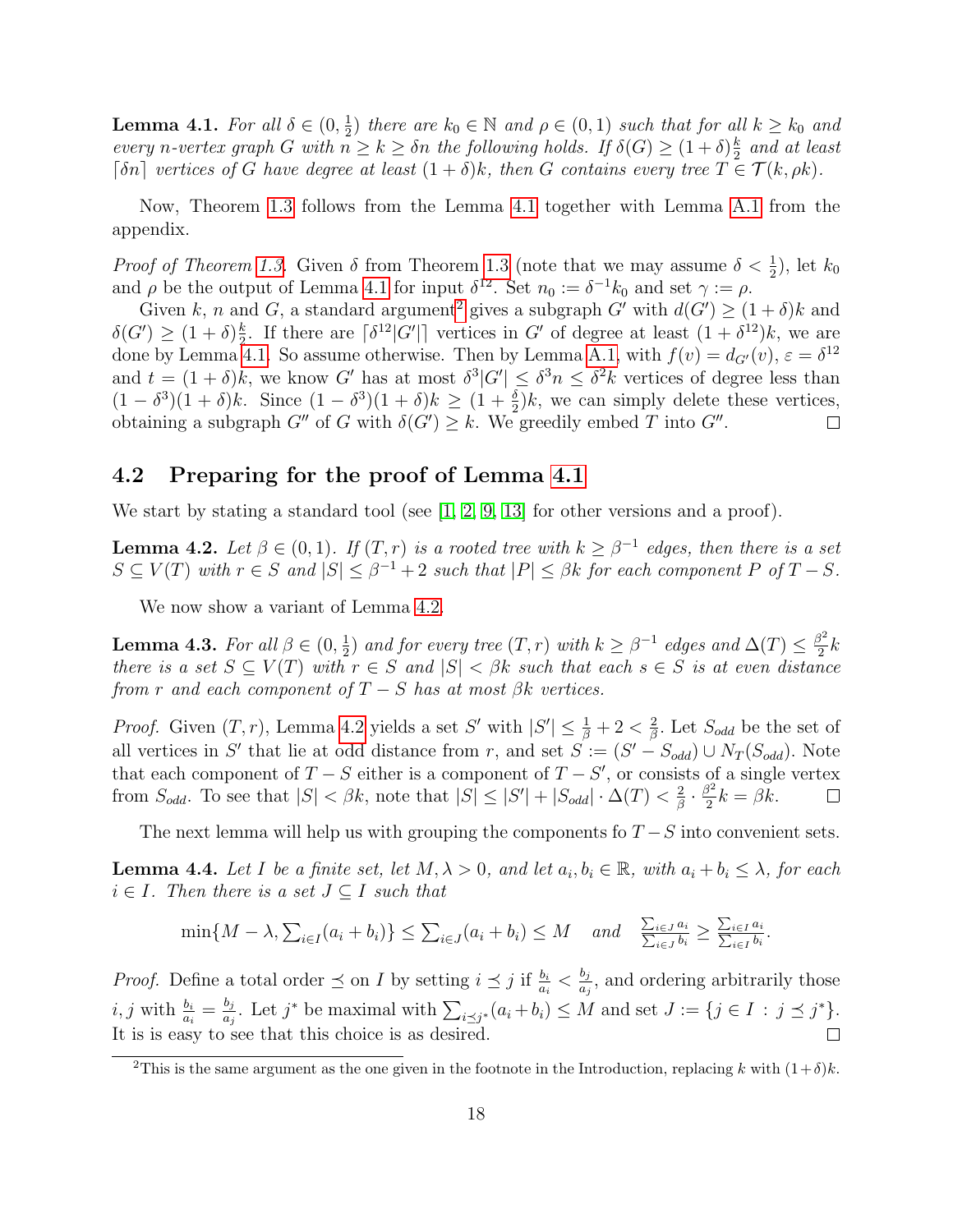We will now find a specific structure in the regularised host graph G.

<span id="page-18-0"></span>**Lemma 4.5.** For all  $\varepsilon, \eta, \delta > 0$  with  $\varepsilon < \eta < \delta < 1$  and  $M_0 \geq \frac{1}{\varepsilon}$  $\frac{1}{\varepsilon}$  there is  $k_0 \in \mathbb{N}$  such that for all  $n, k \geq k_0$  and for every n-vertex graph G with  $\delta(G) \geq (1 + \delta) \frac{k}{2}$  $\frac{k}{2}$  and at least  $\lceil \delta n \rceil$  vertices of degree at least  $(1 + \delta)k$  the following holds.

If G has an  $(\varepsilon, \eta)$ -regular partition into  $M_0$  parts, then G has a subgraph G' on  $n' \geq n - M_0$ vertices that has a  $(5\varepsilon, \eta - \varepsilon)$ -regular partition with  $2M_0$  parts. Moreover, the corresponding reduced graph  $\mathcal{R}'$  contains two matchings  $\mathcal{M}_W$  and  $\mathcal{M}_V$ , a bipartite subgraph  $\mathcal{H} = (\mathcal{A}, \mathcal{B}) \subseteq$  $\mathcal{R}' \setminus V(\mathcal{M}_W)$ , and a cluster  $X \in V(\mathcal{R}')$  satisfying

- (I)  $V(\mathcal{M}_W) \cap V(\mathcal{M}_V) = \emptyset = \mathcal{A} \cap V(\mathcal{M}_V);$
- (II)  $V(\mathcal{M}_W) \cup \mathcal{A} \subseteq N(X)$ , and every edge in  $\mathcal{M}_V$  has exactly one endpoint in  $N(X)$ ;
- <span id="page-18-2"></span>(III)  $|V(\mathcal{M}_W)| + \frac{|V(\mathcal{M}_V)|}{2} + |\mathcal{A}| \ge (1 + \frac{\delta}{2})k \frac{|\mathcal{R}'|}{n'}$  $\frac{\alpha}{n'}$ ; and
- <span id="page-18-3"></span> $(IV) \deg_{\mathcal{R}'}(A, \mathcal{B}) \ge (1 + \frac{\delta}{2})\frac{k}{2}$ 2  $\frac{|{\mathcal{R}}'|}{n'} - \frac{|V(\mathfrak{M}_W)|}{2}$  $\frac{d(w)}{2}$  for every  $A \in \mathcal{A}$ .



Figure 1: Structure given by Lemma [4.5](#page-18-0)

*Proof.* Set  $k_0 = \frac{M_0}{\varepsilon}$  $\frac{d_0}{\varepsilon}$ . Apply Lemma [2.10](#page-6-3) to G, with  $t = (1 + \delta)\frac{k}{2}$  $\frac{k}{2}$  and  $\ell = |\mathcal{R}|$ , to obtain a subgraph G', with a  $(5\varepsilon, \eta - \varepsilon)$ -regular partition into  $2M_0$  parts whose corresponding reduced graph  $\mathcal{R}'$  contains a matching  $\mathcal M$  and an independent set J with the properties stated in the lemma. By the choice of  $k_0$  and  $\varepsilon$ , and by our assumption on G, at least  $\lceil \frac{\delta}{2} \rceil$  $\frac{\delta}{2}|G'|$  vertices of G' have degree at least  $(1 + \frac{\delta}{2})k$ . So, there is a cluster  $X \in V(\mathcal{R}')$  with

<span id="page-18-1"></span>
$$
\deg_{\mathcal{R}'}(X) \ge (1 + \frac{\delta}{2})k \frac{|\mathcal{R}'|}{|G'|}. \tag{19}
$$

Let  $\mathcal{M}_W$  be a maximal matching contained in  $N(X)$ , so that for every  $CD \in \mathcal{M}_W$  either  $CD \in \mathcal{M}$  or  $C \in \mathcal{I}$  and  $D \in V(\mathcal{M})$ . This choice ensures that there are no edges between  $\mathcal{A} := (N_{\mathcal{R}'}(X) \cap \mathcal{I}) \setminus V(\mathcal{M}_W) \text{ and } (N_{\mathcal{R}'}(X) \cap V(\mathcal{M})) \setminus V(\mathcal{M}_W)$ . Set  $\mathcal{B} := N_{\mathcal{R}'}(\mathcal{A}) \setminus V(\mathcal{M}_W)$ . Let  $\mathcal{M}_V$  consist of all edges in  $\mathcal{M} - \mathcal{M}_W$  having one endpoint in  $N(X)$ .

By construction, properties  $(I)-(II)$  hold, and  $(III)$  holds because of [\(19\)](#page-18-1). Finally,  $(IV)$ holds because of our assumption on the minimum degree of G, and since any  $A \in \mathcal{A} \subseteq \mathcal{I}$  sees at most one endpoint of each edge from  $\mathcal{M}_W$ .  $\Box$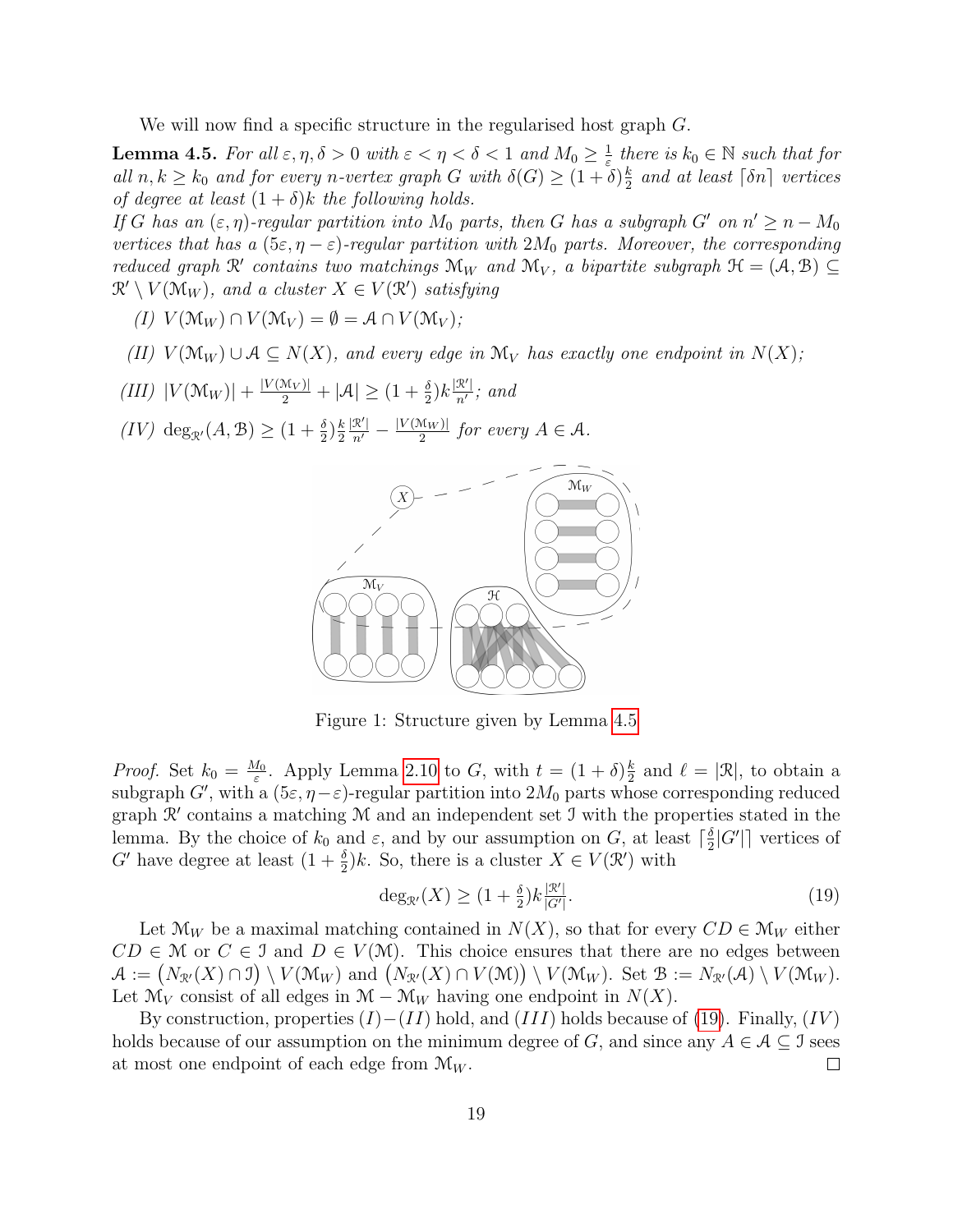### <span id="page-19-0"></span>4.3 Proof of Lemma [4.1](#page-16-5)

*Proof.* Given  $\delta$ , we choose  $\varepsilon$  and  $\eta$  such that  $0 < \varepsilon \ll \eta \ll \delta$ . Apply Lemma [2.2](#page-3-0) with parameters  $\frac{\varepsilon}{5}$  and  $m_0 = \frac{1}{\varepsilon}$ <sup>1</sup>/<sub> $\varepsilon$ </sub> to obtain numbers  $N_0$  and  $M_0$ . Set  $k_0 := \max\{N_0, \frac{2M_0}{\varepsilon}\}$  $\frac{M_0}{\varepsilon}$ ,  $k_0'$  where  $k'_0$  comes from Lemma [4.5,](#page-18-0) with input  $\frac{\varepsilon}{5}$ ,  $2\eta$  and  $\frac{\delta}{2}$ . Set  $\rho := \frac{\varepsilon^2}{16\lambda}$  $\frac{\varepsilon^2}{16M_0^2}$ .

Given n, k and G, Lemma [2.2](#page-3-0) yields a subgraph  $G''$  of G with  $\delta(G'') \geq (1 + \frac{\delta}{2})\frac{k}{2}$  $\frac{k}{2}$  having at least  $\lceil \frac{\delta}{2} \rceil$  $\frac{\delta}{2}|G''|$  vertices of degree at least  $(1+\frac{\delta}{2})k$ , which has an  $(\frac{\varepsilon}{5}, 2\eta)$ -regular partition. Apply Lemma [4.5](#page-18-0) to G'' to obtain a subgraph  $G' \subseteq G''$  having an  $(\varepsilon, \eta)$ -regular partition with reduced graph  $\mathcal{R}'$ , which contains a cluster X, matchings  $\mathcal{M}_V$  and  $\mathcal{M}_W$ , and a bipartite subgraph  $\mathcal{H} = (\mathcal{A}, \mathcal{B})$  satisfying properties  $(I) - (IV)$ .

Let  $T \in \mathcal{T}(k, \rho k)$  be given, with colour classes A, B. Our aim is to embed T into G'. We may assume  $|A| \geq |B|$  and choose any  $r \in B$ . Apply Lemma [4.3](#page-17-2) to  $(T, r)$ , with  $\beta = \frac{\varepsilon}{R}$  $\frac{\varepsilon}{|\mathcal{R}'|}$ , to obtain a set  $S \subseteq B$  with  $|S| < \beta k$  and a set P containing all components of  $T - S$ .

 $\text{Lemma 4.4 with } \mathcal{P}, |\mathcal{A} \cap V(\mathcal{P})|, |\mathcal{B} \cap V(\mathcal{P})|, M := k - (1 - 11 \sqrt[k]{\varepsilon}) |\bigcup V(\mathcal{M}_W)| \text{ and } \lambda := \beta k,$  $\text{Lemma 4.4 with } \mathcal{P}, |\mathcal{A} \cap V(\mathcal{P})|, |\mathcal{B} \cap V(\mathcal{P})|, M := k - (1 - 11 \sqrt[k]{\varepsilon}) |\bigcup V(\mathcal{M}_W)| \text{ and } \lambda := \beta k,$  $\text{Lemma 4.4 with } \mathcal{P}, |\mathcal{A} \cap V(\mathcal{P})|, |\mathcal{B} \cap V(\mathcal{P})|, M := k - (1 - 11 \sqrt[k]{\varepsilon}) |\bigcup V(\mathcal{M}_W)| \text{ and } \lambda := \beta k,$ yields a set  $\mathcal{P}_1 \subseteq \mathcal{P}$  fulfilling

<span id="page-19-3"></span>(a) 
$$
\sum_{P \in \mathcal{P}_1} a_P \ge \frac{|A \setminus S|}{|B \setminus S|} \cdot \sum_{P \in \mathcal{P}_1} b_P > \frac{|B| - \beta k}{|B|} \cdot \sum_{P \in \mathcal{P}_1} b_P \ge \sum_{P \in \mathcal{P}_1} b_P - \beta k;
$$

<span id="page-19-1"></span>(b)  $M - \beta k \le \sum_{P \in \mathcal{P}_1} |P| \le M;$ 

Setting  $P_2 := \mathcal{P} \setminus P_1$ , from the first inequality in [\(b\)](#page-19-1) we infer that

<span id="page-19-4"></span><span id="page-19-2"></span>
$$
\sum_{P \in \mathcal{P}_2} |P| \le (1 - 10\sqrt[4]{\varepsilon}) |\bigcup V(\mathcal{M}_W)|. \tag{20}
$$

Furthermore, by the second inequality in [\(b\)](#page-19-1) and by Lemma [4.5](#page-18-0) [\(III\)](#page-18-2),

$$
\sum_{P' \in \mathcal{P}_1} |P'| \le (1 - 10\sqrt[4]{\varepsilon}) \left( \frac{|\bigcup V(\mathcal{M}_V)|}{2} + |\bigcup \mathcal{A}| \right). \tag{21}
$$

We will construct an embedding  $\phi$  of T into G' iteratively in |S| steps. In each step j, we embed some  $s_j \in S$  together with all subtrees 'below'  $s_j$ . We go through S in an order that ensures our embedding remains connected throughout the process, that is, we choose  $s_1 := r$ , and for  $j \geq 2$  we choose any yet unembedded  $s_j \in S$  whose parent is already embedded. Write  $U_i(C)$  for the set of all unused vertices in a cluster C at the beginning of step j. Four conditions will hold throughout the embedding process:

- (E1) If  $j \geq 2$ , the parent of  $s_j$  is embedded into a vertex that is typical to X.
- (E2)  $|U_j(C)| > 5\sqrt[4]{\varepsilon}|C|$  for every cluster C.
- (E3)  $\bigcup \mathcal{P}_2$  is embedded into  $\bigcup V(\mathcal{M}_W)$ ,  $\bigcup \mathcal{P}_1 \cap A$  is embedded into  $\bigcup V(\mathcal{A} \cup (\mathcal{M}_V \cap N(X)))$ and  $\bigcup \mathcal{P}_1 \cap B$  is embedded into  $\bigcup V(\mathcal{B} \cup (V(\mathcal{M}_V) \setminus N(X))).$
- (E4)  $||U_j(C)| |U_j(D)| \leq \varepsilon |C|$  for every edge  $CD \in M_W$ .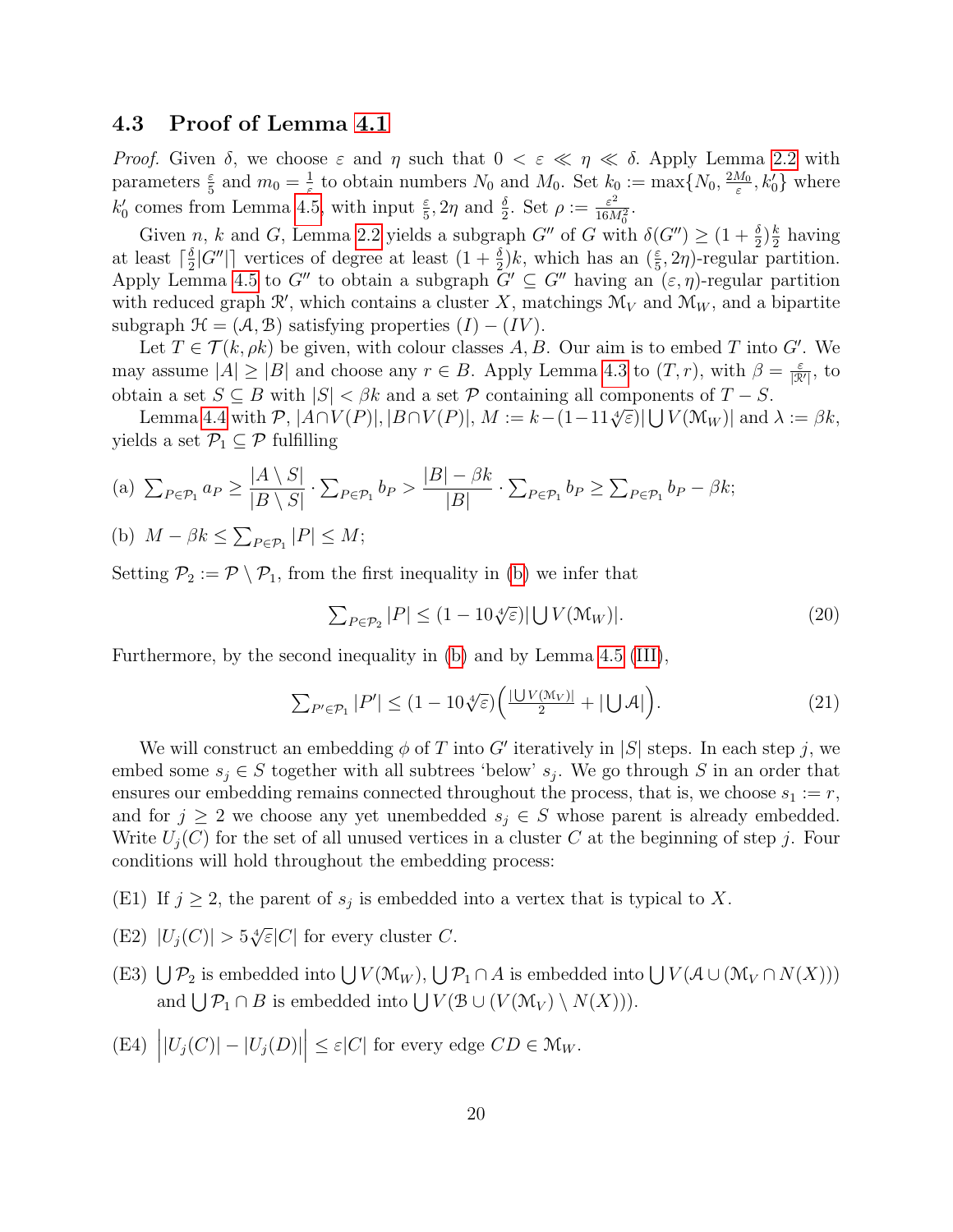Now suppose we are at step  $j \leq |S|$ . Choose  $s_j \in S$  as detailed above. Set

<span id="page-20-0"></span>
$$
\mathcal{Y} := \{ U_j(C) : C \in N_{\mathcal{R}'}(X) \cap (V(\mathcal{M}_V) \cup V(\mathcal{M}_W) \cup \mathcal{A}) \}.
$$

Note that  $(E2)$  ensures that every set in  $\mathcal{Y}$  is significant. Since S is small, we can use Fact [2.3](#page-4-1) [\(ii\)](#page-4-3) to obtain a set  $X' \subset X \setminus \phi(S)$  with  $|X'| \geq (1 - 4\sqrt{\varepsilon})|X|$  such that

every 
$$
v \in X'
$$
 is typical to at least  $(1 - \sqrt{\varepsilon}) |\mathcal{Y}|$  clusters in  $\mathcal{Y}$ . (22)

If  $j \geq 2$ , let w be the image of the parent of  $s_j$ . By (E1),  $deg(w, X) \geq \frac{\eta}{2}$  $\frac{\eta}{2}|X|$ , and hence  $deg(w, X') \geq \frac{\eta}{4}$  $\frac{n}{4}|X| > \beta k > |S|$ . In particular, we can choose some vertex  $v_j \in X' \cap U_j(X)$ (adjacent to w, if  $j \geq 2$ ) as  $\phi(s_j)$ . Now reserve some space for the children of  $s_j$ . For each cluster C such that  $v_j$  is typical towards  $U_j(C)$ , let  $C_r$  be any set of  $2\varepsilon|C| + \rho k$  vertices cluster C such that  $v_j$  is typical towards  $U_j(C)$ , let  $C_r$  be any set of  $2\varepsilon |C| + \rho \kappa$  vertices<br>in  $N(v_j) \cap U_j(C)$ . For convenience, say  $C \in V(\mathcal{R}')$  is good if  $|U_j(C)| \geq 7\sqrt[4]{\varepsilon}|C|$ , and say  $CD \in E(\mathcal{R}')$  is good if both C and D are good.

It remains to embed all components of  $T-S$  adjacent to  $s_i$  that have not been embedded yet. Let  $P$  be such a component. We distinguish three cases.

Case 1:  $P \in \mathcal{P}_1$  and there are more than  $\left(1 - 10\sqrt[4]{\varepsilon}\right) \frac{|\bigcup V(\mathcal{M}_V)|}{2}$  $\frac{(M_V)}{2}$  unused vertices in  $\bigcup V(\mathcal{M}_V)$ . In this case there are more than  $\sqrt{\varepsilon}|\mathcal{M}_V|$  good edges in  $\mathcal{M}_V$ . Indeed, otherwise,

$$
(1+10\sqrt[4]{\varepsilon})\frac{|\bigcup V(\mathcal{M}_V)|}{2} \leq \sum_{CD \in \mathcal{M}_V, CD \text{ good}} (|U_j(C) \cup U_j(D)|) + \sum_{CD \in \mathcal{M}_V, CD \text{ bad}} (|U_j(C) \cup U_j(D)|)
$$
  

$$
\leq \sqrt{\varepsilon}|\mathcal{M}_V| \cdot 2\frac{|G'|}{|\mathcal{R}|} + |\mathcal{M}_V| \cdot (1+7\sqrt[4]{\varepsilon})\frac{|G'|}{|\mathcal{R}|},
$$

a contradiction. So by [\(22\)](#page-20-0) there is a good edge  $CD \in \mathcal{M}_V$ , with  $C \in N(X)$ , and  $v_j$  typical to  $U_i(D)$ . Embed the root of P into  $C_r$  and use Lemma [2.4](#page-4-4) to embed the remaining vertices into  $(U_i(C) \cup U_i(D)) \setminus (C_r \cup D_r)$ . In particular, all of  $A \cap V(P)$  is mapped to C. We take care to embed parents of vertices in S into vertices that are typical to X. So, properties  $(E1)$ - $(E4)$ continue to hold after this step (for (E2), recall that  $CD$  is good and  $|P| \leq \beta k \leq \sqrt[k]{\epsilon}|C|$ .

**Case 2:**  $P \in \mathcal{P}_1$  and at least  $\left(1 - 10\sqrt[4]{\epsilon}\right) \frac{|\bigcup V(\mathcal{M}_V)|}{2}$  $\frac{(M_V)}{2}$  vertices of  $\bigcup V(\mathcal{M}_V)$  have been used already.

 $\alpha$  In this case, [\(21\)](#page-19-2) ensures there are at least  $10\sqrt[4]{\varepsilon}|\bigcup_{\mathcal{A}}|$  unused vertices in  $\bigcup_{\mathcal{A}}$ . So, there are more than  $\sqrt{\varepsilon}|\mathcal{A}|$  good clusters in  $\mathcal{A}$ , as otherwise we reach a contradiction by calculating

$$
10\sqrt[4]{\varepsilon}|\bigcup \mathcal{A}| \le \sum_{C \in \mathcal{A}} |U_j(C)| \le \sqrt{\varepsilon}|\bigcup \mathcal{A}| + |\bigcup \mathcal{A}|7\sqrt[4]{\varepsilon}.
$$

By [\(22\)](#page-20-0),  $v_j$  is typical towards  $U_j(C)$  for some good  $C \in \mathcal{A}$ . Moreover, there is a good cluster  $D \in N_{\mathcal{R}}(C) \cap \mathcal{B}$ , as otherwise we must have already used more than

$$
(1 - 7\sqrt[4]{\varepsilon}) \deg_{\mathcal{R}'}(C, \mathcal{B}) \cdot \frac{|G'|}{|\mathcal{R}'|} \ge (1 - 7\sqrt[4]{\varepsilon}) \cdot \frac{1}{2} \big( (1 + \frac{\delta}{4})k - |\bigcup V(\mathcal{M}_W)| \big)
$$
  

$$
\ge \frac{1}{2} \big( k - (1 - 11\sqrt[4]{\varepsilon}) |\bigcup V(\mathcal{M}_W)| \big)
$$
  

$$
> \frac{1}{2} \cdot \sum_{P' \in \mathcal{P}_1} |P'|
$$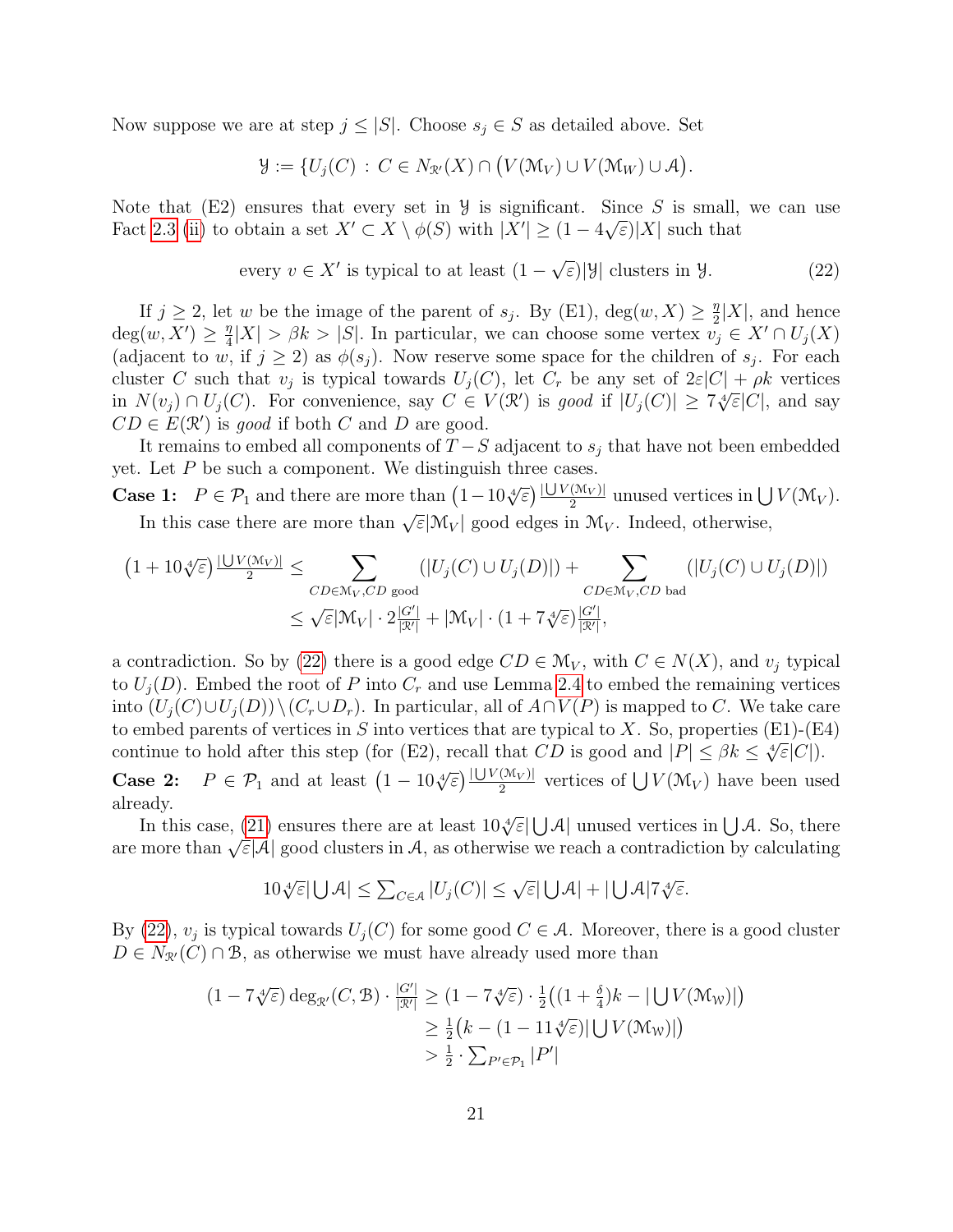vertices of  $\bigcup \mathcal{B}$  (where the first inequality comes from Lemma [4.5](#page-18-0) [\(IV\)](#page-18-3), and the last one from the second inequality in [\(b\)](#page-19-1)). But this is impossible since by (E3) and by [\(a\)](#page-19-3), we know that  $\bigcup A$  hosts at least as many vertices from  $V(\bigcup P_1)$  as  $\bigcup B$  does, up to an error term of  $\beta k$ .

Embed the root of P into  $C_r$  and use Lemma [2.4](#page-4-4) to embed the rest of P into  $(U_i(C) \cup$  $U_i(D)\setminus (C_r \cup D_r)$ . Parents of vertices in S are embedded into vertices that are typical to X.

#### Case 3:  $P \in \mathcal{P}_2$ .

Using [\(20\)](#page-19-4) and (E4) we see as above there is a good edge  $CD \in M_W$ , with  $v_j$  typical to both  $U_i(C)$  and  $U_i(D)$ . Embed P into  $U_i(C) \cup U_i(D)$  avoiding  $C_r \cup D_r$ , except for the root  $r_P$  of P. Note that we can choose into which of  $C_r$  or  $D_r$  we embed  $r_P$ , and we choose wisely so that after the embedding of  $P$ ,  $(E4)$  still holds. As always, we embed parents of vertices in  $S$  into vertices that are typical to  $X$ . This finishes the embedding for Case 3, and thus the proof of Lemma [4.1.](#page-16-5)  $\Box$ 

## References

- <span id="page-21-6"></span>[1] AJTAI, M., KOMLÓS, J., AND SZEMERÉDI, E. On a conjecture of Loebl. In  $Graph$ theory, combinatorics, and algorithms, Vol. 1, 2 (Kalamazoo, MI, 1992), Wiley-Intersci. Publ. Wiley, New York, 1995, pp. 1135–1146.
- <span id="page-21-4"></span>[2] BESOMI, G., PAVEZ-SIGNÉ, M., AND STEIN, M. Degree conditions for embedding trees. SIAM J. Discrete Math. 33, 3 (2019), 1521–1555.
- <span id="page-21-2"></span>[3] BRANDT, S., AND DOBSON, E. The Erdős–Sós conjecture for graphs of girth 5. Discrete Math. 150 (1996), 411–414.
- <span id="page-21-0"></span>[4] ERDOS, P. Extremal problems in graph theory. In *Theory of graphs and its applications*, Proc. Sympos. Smolenice (1964), pp. 29–36.
- <span id="page-21-1"></span>[5] ERDOS, P., AND GALLAI, T. On maximal paths and circuits of graphs. Acta Math. Acad. Sci. Hungar. 10, 3 (1959), 337–356.
- <span id="page-21-5"></span>[6] ERDOS, P., AND GRAHAM, R. L. On partition theorems for finite graphs. In *Infinite* and finite sets (Colloq. Keszthely, 1973; dedicated to P. Erdős on his 60th birthday), vol. 10. Colloq. Math. Soc. János Bolyai, 1975, pp. 515–527.
- <span id="page-21-3"></span>[7] Goerlich, A., and Zak, A. On Erd˝os-S´os Conjecture for Trees of Large Size. Electron. J. Combin. 23, 1 (2016), P1–52.
- <span id="page-21-7"></span>[8] HAVET, F., REED, B., STEIN, M., AND WOOD, D. R. A variant of the Erdős–Sós conjecture. *J. Graph Theory 94*, 1 (2020), 131–158.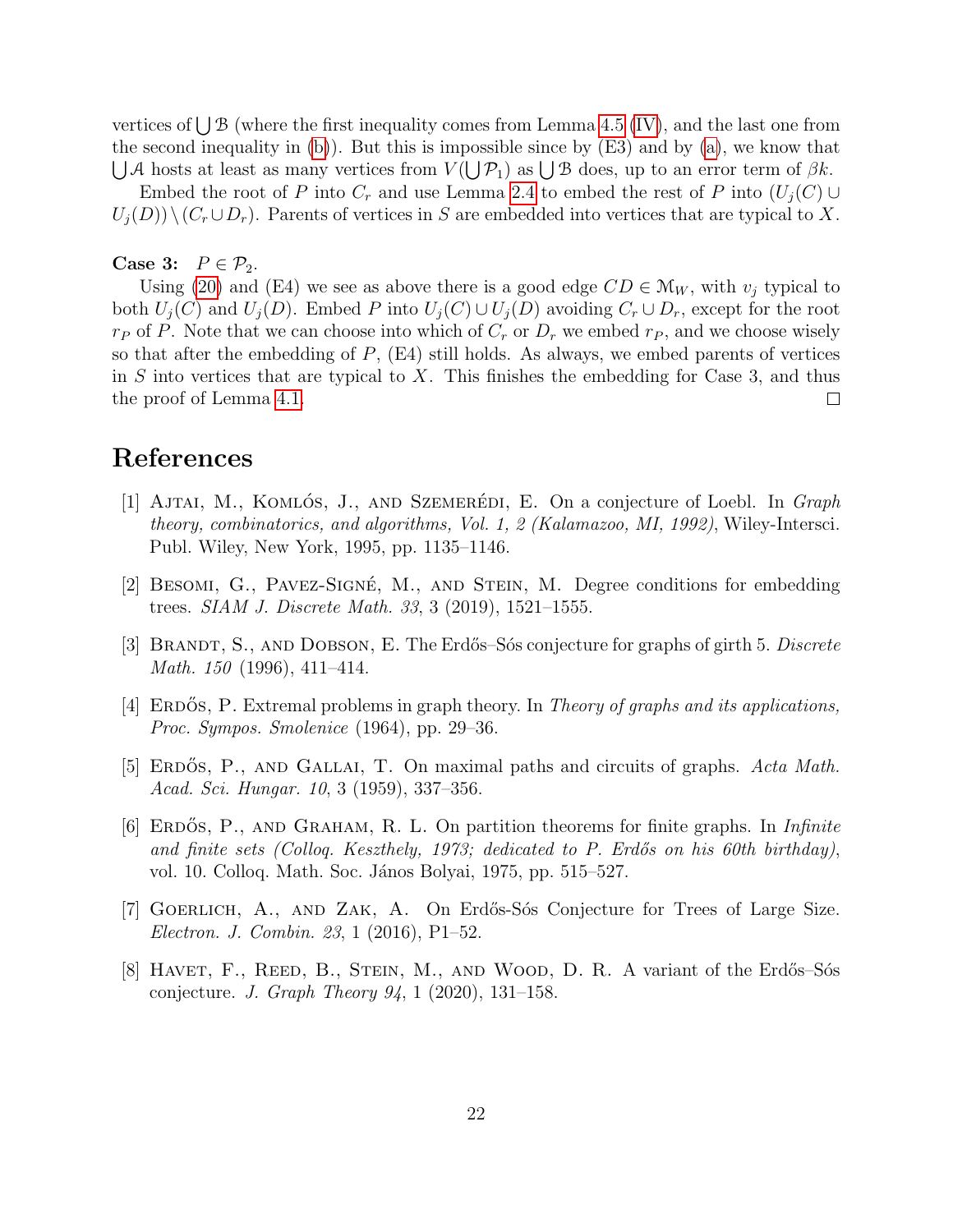- <span id="page-22-8"></span>[9] HLADKÝ, J., KOMLÓS, J., PIGUET, D., SIMONOVITS, M., STEIN, M., AND SZEmerediation. E. The Approximate Loebl–Komlós–Sós Conjecture IV: Embedding Techniques and the Proof of the Main Result. *SIAM J. Discrete Math.* 31, 2 (2017), 1072– 1148.
- <span id="page-22-2"></span>[10] KOMLÓS, J., SHOKOUFANDEH, A., SIMONOVITS, M., AND SZEMERÉDI, E. The regularity lemma and its applications in graph theory. In Theoretical Aspects of Computer Science, Advanced Lectures (2000), pp. 84–112.
- <span id="page-22-5"></span>[11] Krivelevich, M. Embedding spanning trees in random graphs. SIAM J. Discrete Math. 24, 4 (2010), 1495–1500.
- <span id="page-22-6"></span>[12] MONTGOMERY, R. Spanning trees in random graphs.  $Adv. Math. 356$  (2019), 106793.
- <span id="page-22-4"></span>[13] REED, B., AND STEIN, M. Spanning trees in graphs of high minimum degree with a universal vertex I: An approximate asymptotic result. Preprint 2019, arXiv 1905.09801.
- <span id="page-22-1"></span>[14] ROZHON, V. A local approach to the Erdős–Sós conjecture.  $SIAM J. Discrete Math.$ 33, 2 (2019), 643–664.
- <span id="page-22-0"></span>[15] SACLÉ, J.-F., AND WOZNIAK, M. A note on the Erdős–Sós conjecture for graphs without  $C_4$ . J. Combin. Theory (Series B) 70, 2 (1997), 229–234.
- <span id="page-22-3"></span>[16] SZEMERÉDI, E. Regular partitions of graphs. In *Problèmes combinatoires et théorie* des graphes (Colloq. Internat. CNRS, Univ. Orsay, Orsay, 1976), vol. 260 of Colloq. Internat. CNRS. CNRS, Paris, 1978, pp. 399–401.

# A Concentration lemmas

In this appendix we prove two results on the concentration of a given function around its mean value. Given  $N \in \mathbb{N}$  and a function  $f : [N] \to \mathbb{R}$ , we write

$$
\|f\|_\infty = \max_{n\in[N]} |f(n)|
$$

for the infinity norm of f. If  $\mu$  is a probability measure on [N] then, as usual,

$$
\mathbb{E}_{\mu}(f) = \sum_{n \in [N]} f(n)\mu(n)
$$

<span id="page-22-7"></span>denotes the expectation of f under  $\mu$ , and if  $\mu$  is the uniform probability we write

$$
\mathbb{E}_{n\in[N]}f(n) = \frac{1}{N} \sum_{n\in[N]} f(n).
$$